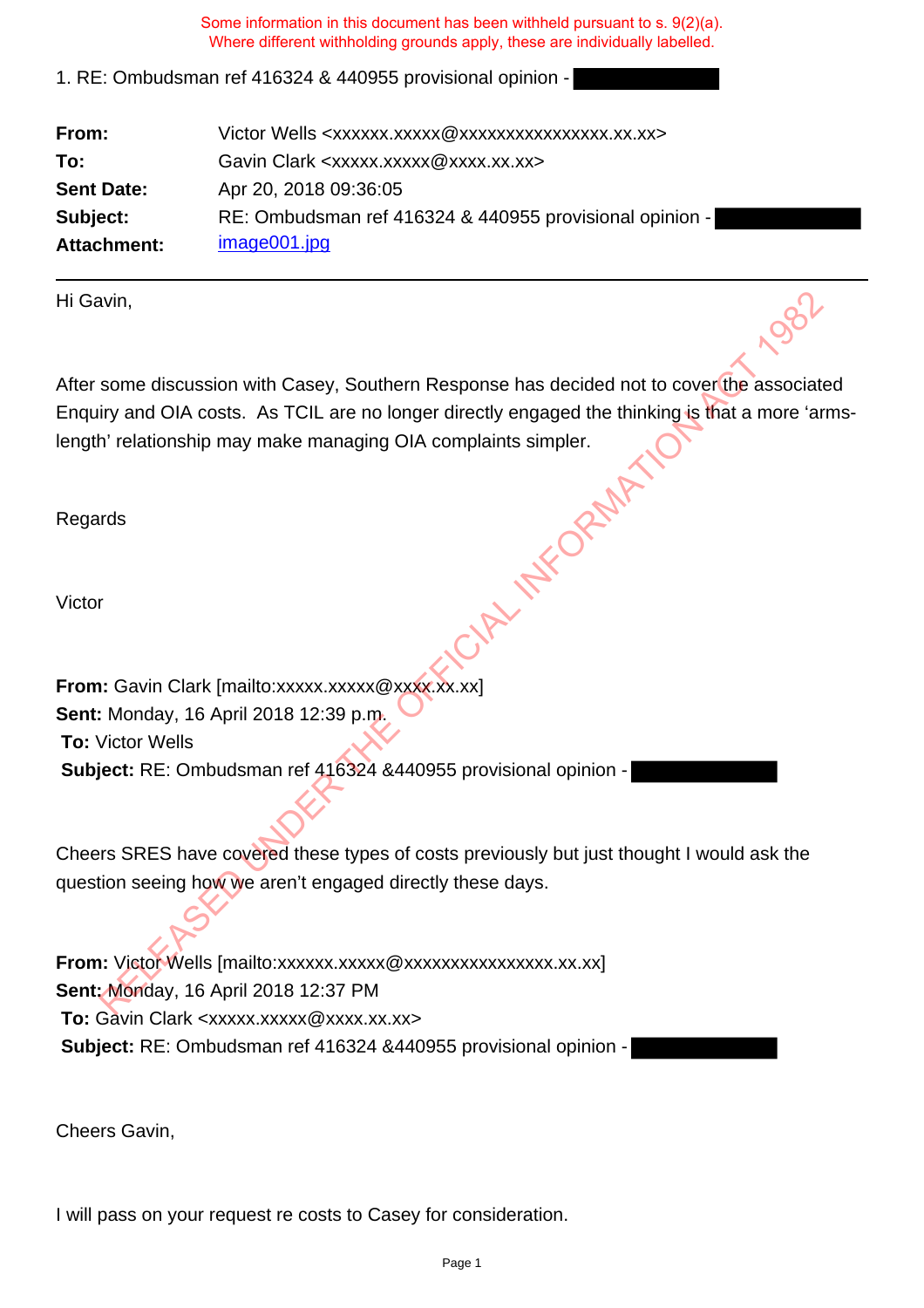# Victor

**From:** Gavin Clark [mailto:xxxxx.xxxxx @xxxx.xx.xx] **Sent:** Monday, 16 April 2018 12:31 p.m. **To:** Victor Wells **Subject:** RE: Ombudsman ref 416324 &440955 provisional opinion -

Hi Victor,

Thanks for the update and going to bat on this one, I don't think there is anything further we can do.

In regard to this and the subsequent State Services Commission enquiry would SRES agree to covering our time which we have committed to resolving these issues?

Kid Regards Gavin

**From:** Victor Wells [mailto:xxxxxx.xxxxxxxxxxxxxxxxxxxxx.xx.xx] **Sent:** Monday, 16 April 2018 11:43 AM **To:** Gavin Clark <xxxxx.xxxxx@xxxx.xx.xx> **Subject:** FW: Ombudsman ref 416324 &440955 provisional opinion eet: RE: Ombudsman ref 416324 8440955 provisional opinion -<br>Relation Contractor,<br>tor,<br>the update and going to bat on this one, I don't think there is anything further we co-<br>agard to this and the subsequent State Services

Hi Gavin,

We have finally received an opinion from the Ombudsman re **Example 2018** earlier complaints. The Ombudsman does not agree with our withholding grounds for the reports and his provisional opinion is that this information be released. We have until 27 April to comment but we were not planning to respond substantively. Let me know if you wish to respond to any of the comments made by the Omdusman.

Regards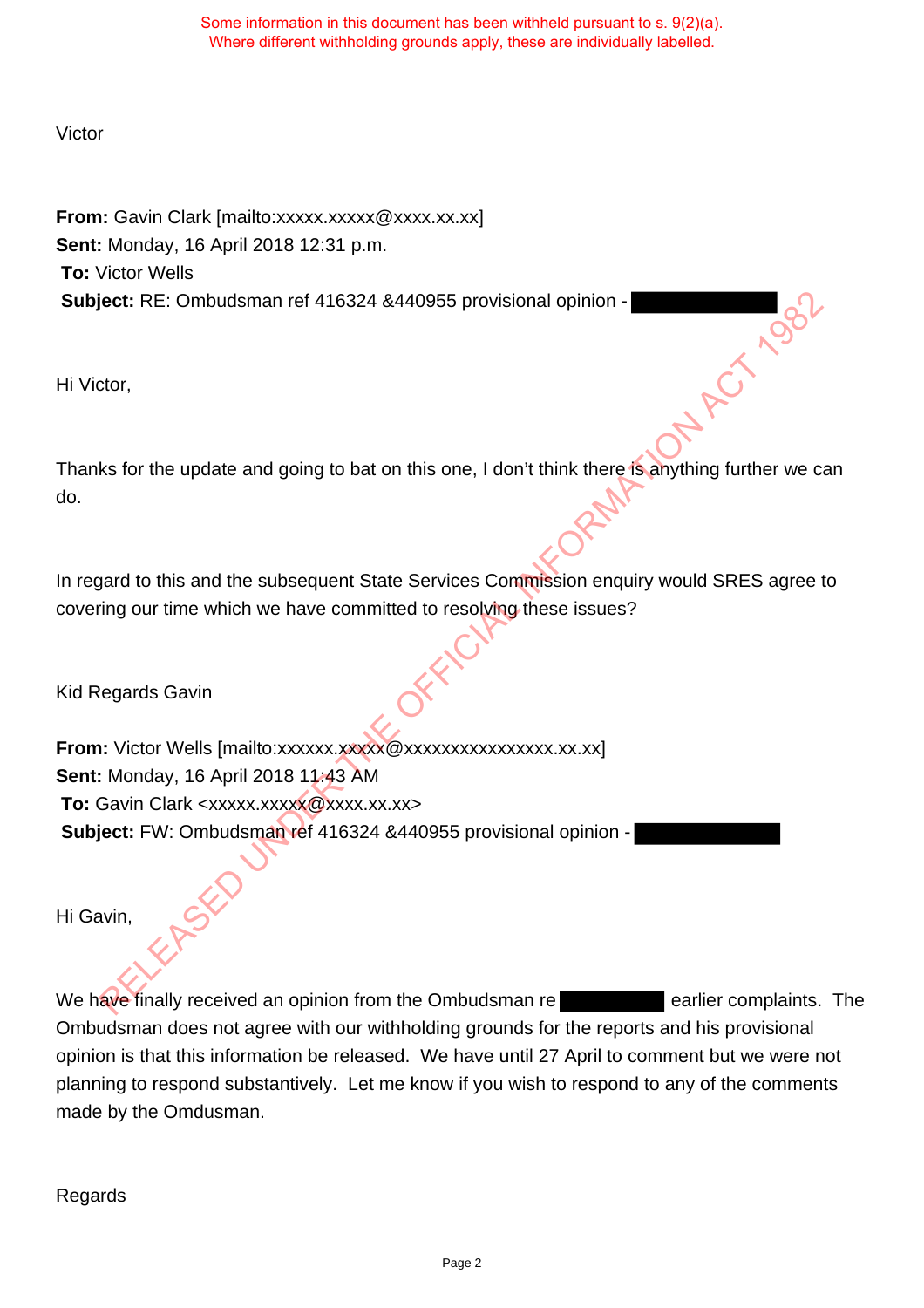|        | Some information in this document has been withheld pursuant to s. 9(2)(a).<br>Where different withholding grounds apply, these are individually labelled.                                                                                                                                                                                                                        |
|--------|-----------------------------------------------------------------------------------------------------------------------------------------------------------------------------------------------------------------------------------------------------------------------------------------------------------------------------------------------------------------------------------|
| Victor | Pursuant to s. 2 of the OIA, official information does not include information contained in any<br>correspondence or communication which has taken place between the office of the<br>Ombudsmen and any department or Minister of the Crown or organisation and which relates to<br>an investigation conducted by an Ombudsman under this Act or under the Ombudsmen Act<br>1975. |
|        |                                                                                                                                                                                                                                                                                                                                                                                   |
|        |                                                                                                                                                                                                                                                                                                                                                                                   |
|        | At 14FORMATION AS 1992                                                                                                                                                                                                                                                                                                                                                            |
|        |                                                                                                                                                                                                                                                                                                                                                                                   |
|        |                                                                                                                                                                                                                                                                                                                                                                                   |
|        | ED UNITED                                                                                                                                                                                                                                                                                                                                                                         |
|        |                                                                                                                                                                                                                                                                                                                                                                                   |
|        |                                                                                                                                                                                                                                                                                                                                                                                   |
|        |                                                                                                                                                                                                                                                                                                                                                                                   |

IMPORTANT: The information contained in this email may be confidential or legally privileged. It is intended solely for the recipient or recipients named in this message. Please note that if you are not the intended recipient you are not authorised to use, copy or distribute the email or any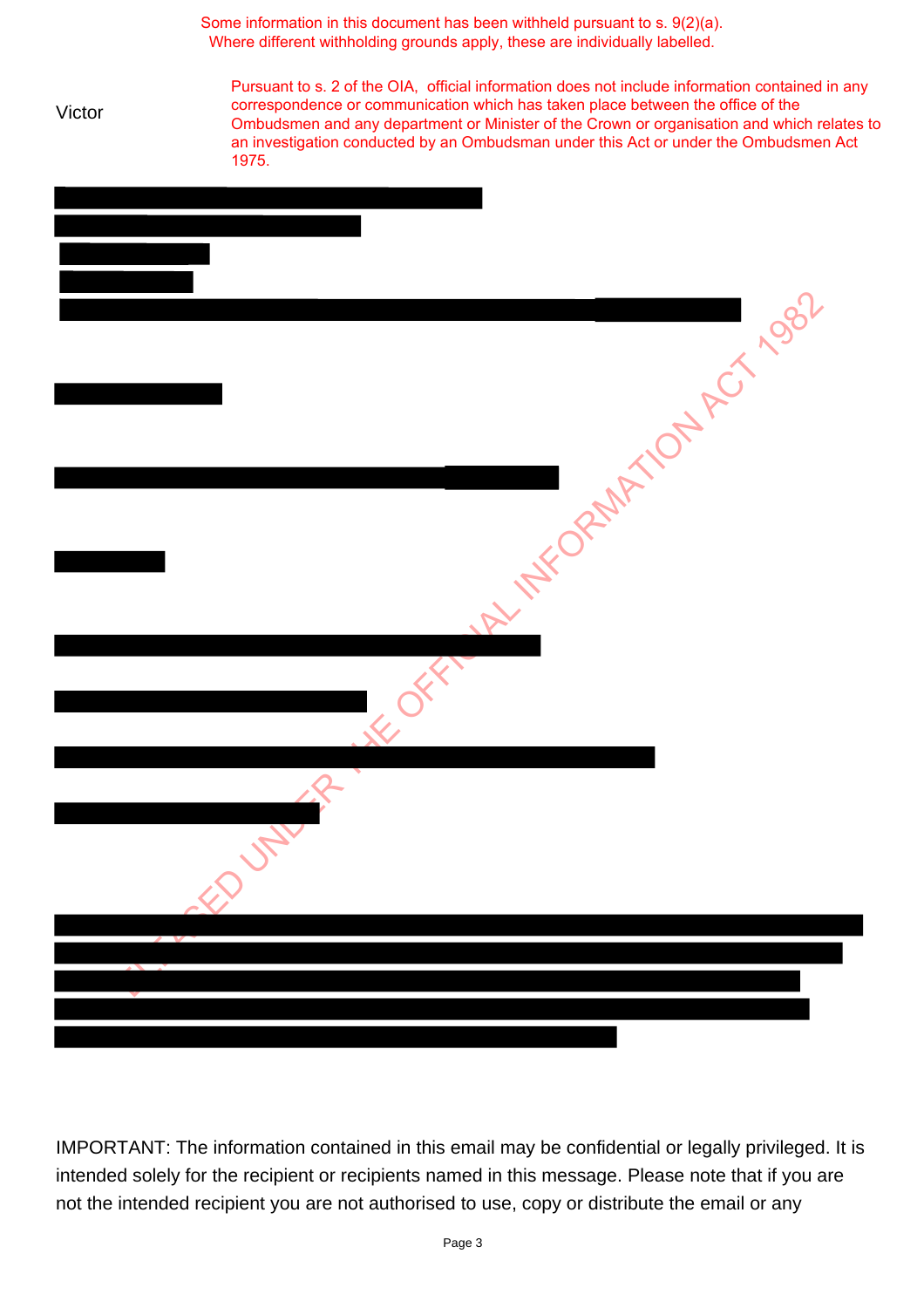information contained in it. If you have received this email in error, please advise the sender immediately and destroy the original message and any attachments.

This email and any attachments contain confidential information which may be subject to legal privilege and copyright.

 If you are not the intended recipient you must not peruse, use, distribute or copy the email or attachments.

 If it has been received in error please notify us immediately by return email and then delete the message and any accompanying attachments.

Emails are not secure, can be intercepted and altered.

 Southern Response Earthquake Services Limited ("Southern Response") accepts no responsibility for changes made to this email or to any attachment after it has been transmitted. No viruses were detected in this email by Southern Response's virus detection software.

 Southern Response cannot guarantee this message or attachment(s) are free from computer viruses or other defects

 and will not accept liability for any loss, damage or consequence resulting directly and/or indirectly from their use. RELEASED UNDER THE OFFICIAL INFORMATION

Page 4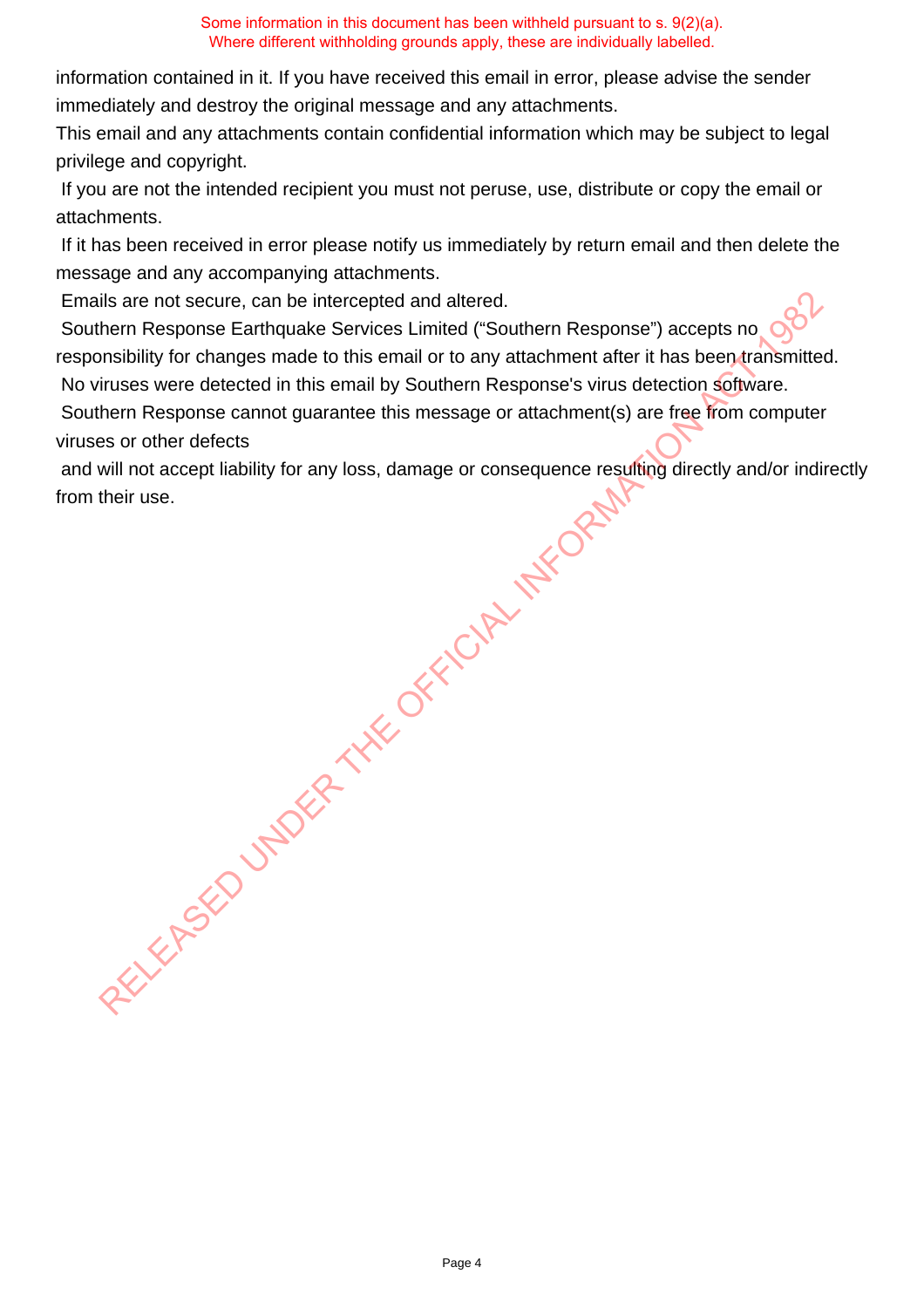## 2. RE: Ombudsman ref 416324 & 440955 provisional opinion -

| From:             | Victor Wells <xxxxxx.xxxxx @xxxxxxxxxxxxxxxx.xx.xx=""></xxxxxx.xxxxx> |
|-------------------|-----------------------------------------------------------------------|
| To:               | Gavin Clark <xxxxx.xxxxx @xxxx.xx.xx=""></xxxxx.xxxxx>                |
| <b>Sent Date:</b> | Apr 16, 2018 12:37:01                                                 |
| Subject:          | RE: Ombudsman ref 416324 & 440955 provisional opinion -               |
| Attachment:       | image001.jpg                                                          |

Cheers Gavin,

I will pass on your request re costs to Casey for consideration.

Victor

**From:** Gavin Clark [mailto:xxxxx.xxxxx @xxxx.xx.xx] **Sent:** Monday, 16 April 2018 12:31 p.m. **To:** Victor Wells **Subject:** RE: Ombudsman ref 416324 &440955 provisional opinion - EXXXXIII AND RELEASED UNDER THE OFFICIAL ISLANDS

Hi Victor,

| Thanks for the update and going to bat on this one, I don't think there is anything further we can |  |  |  |
|----------------------------------------------------------------------------------------------------|--|--|--|
| do.                                                                                                |  |  |  |

In regard to this and the subsequent State Services Commission enquiry would SRES agree to covering our time which we have committed to resolving these issues?

Kid Regards Gavin

From: Victor Wells [mailto:xxxxxx.xxxxxxxxxxxxxxxxxxxx.xx.xx] **Sent:** Monday, 16 April 2018 11:43 AM **To:** Gavin Clark <xxxxx.xxxxx@xxxx.xx.xx> **Subject:** FW: Ombudsman ref 416324 &440955 provisional opinion -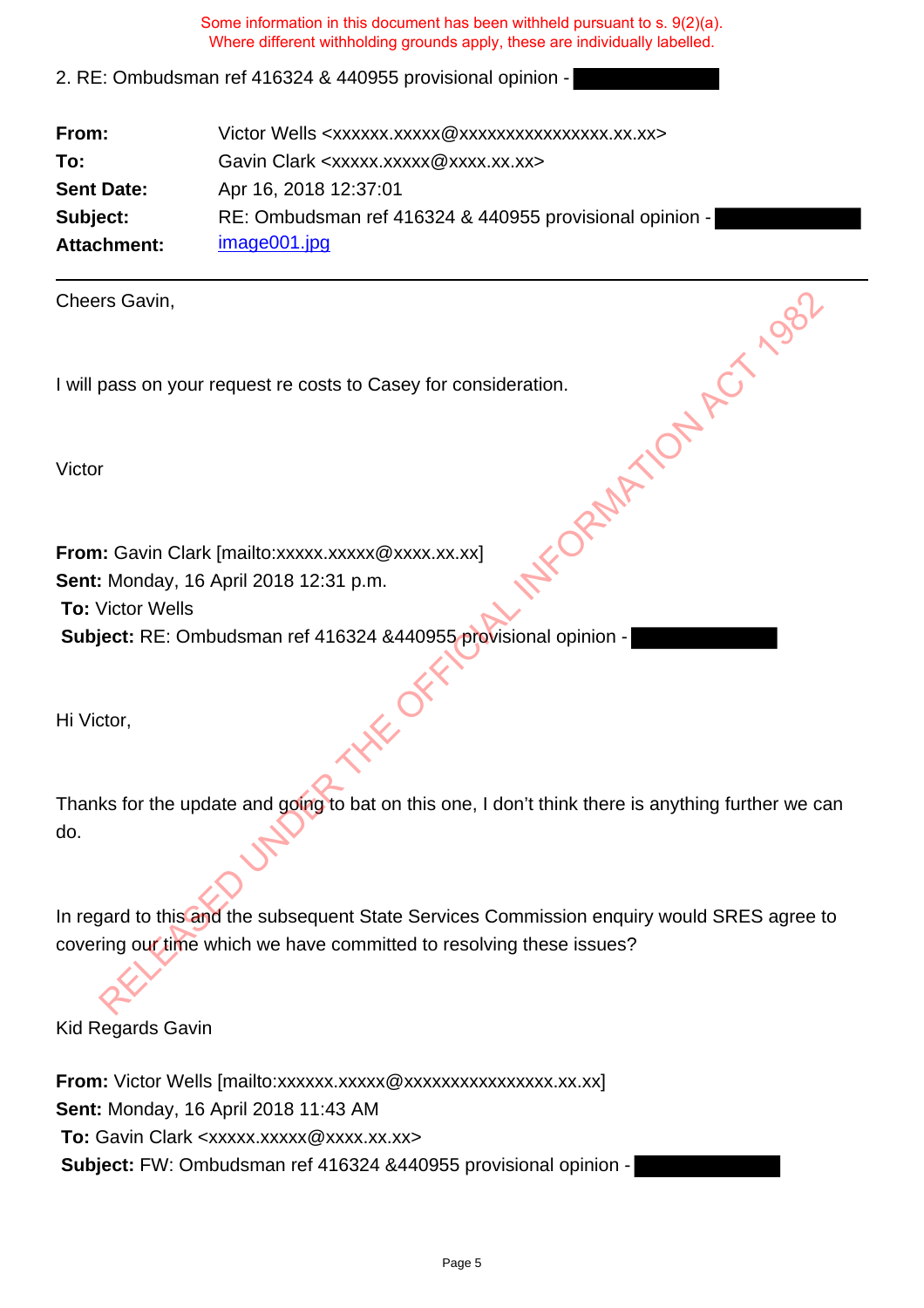Hi Gavin,

We have finally received an opinion from the Ombudsman re **Example 20** earlier complaints. The Ombudsman does not agree with our withholding grounds for the reports and his provisional opinion is that this information be released. We have until 27 April to comment but we were not planning to respond substantively. Let me know if you wish to respond to any of the comments made by the Omdusman. made by the Omdusman.

Regards

Victor

Pursuant to s. 2 of the OIA, official information does not include information contained in any correspondence or communication which has taken place between the office of the Ombudsmen and any department or Minister of the Crown or organisation and which relates to an investigation conducted by an Ombudsman under this Act or under the Ombudsmen Act 1975. Pursuant to s. 2 of the OIA, official information does required information<br>in any correspondence or communication which has teller place between the<br>the Ombudsmen and any department of Minister of the Crown or organisatio

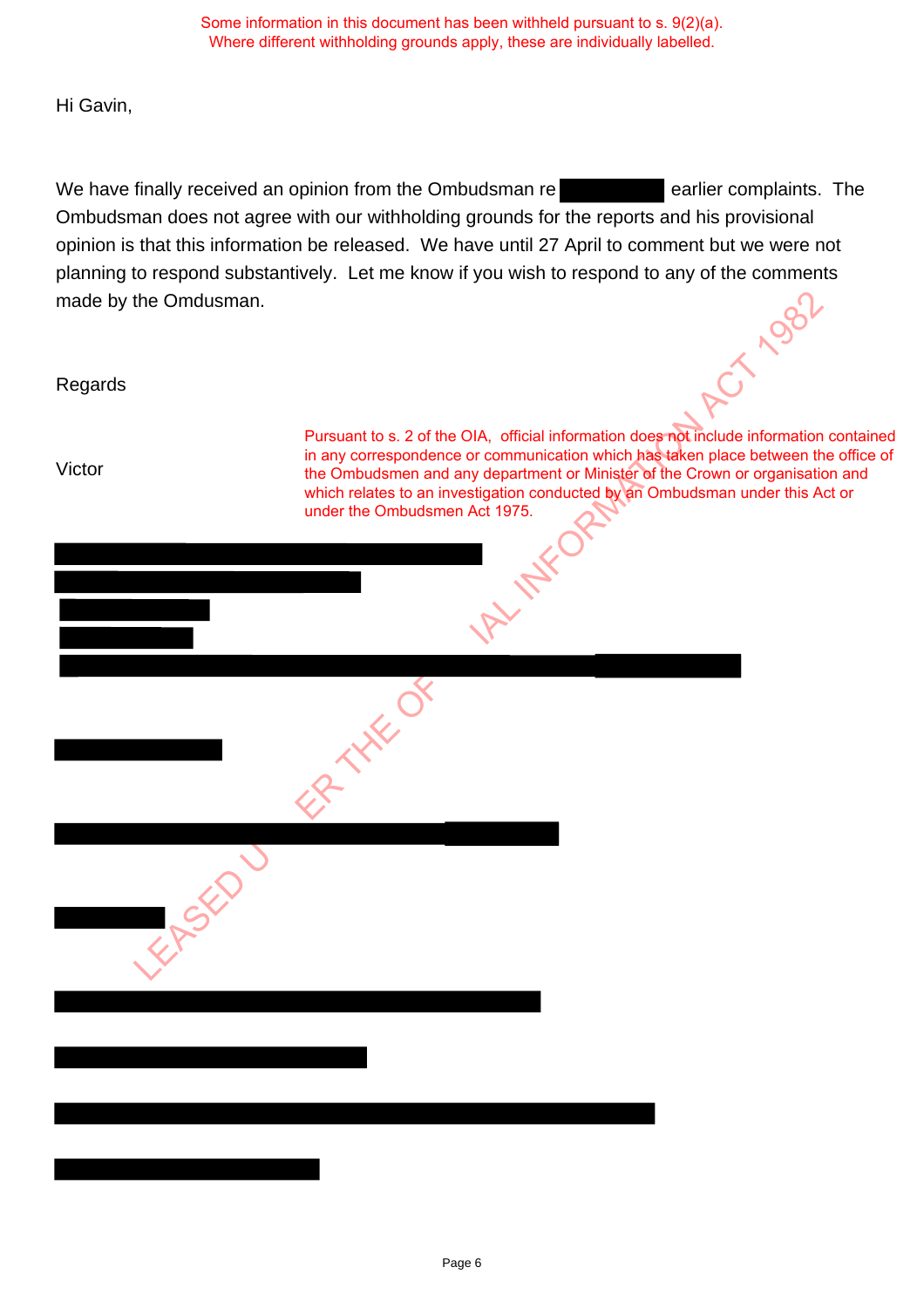IMPORTANT: The information contained in this email may be confidential or legally privileged. It is intended solely for the recipient or recipients named in this message. Please note that if you are not the intended recipient you are not authorised to use, copy or distribute the email or any information contained in it. If you have received this email in error, please advise the sender immediately and destroy the original message and any attachments. **DRTANT:** The information contained in this email may be confidential or legally privileged<br>bed solely for the recipient or recipients named in this message. Please note that if you a<br>le intended recipient you are not auth

This email and any attachments contain confidential information which may be subject to legal privilege and copyright.

If you are not the intended recipient you must not peruse, use, distribute or copy the email or attachments.

 If it has been received in error please notify us immediately by return email and then delete the message and any accompanying attachments.

Emails are not secure, can be intercepted and altered.

 Southern Response Earthquake Services Limited ("Southern Response") accepts no responsibility for changes made to this email or to any attachment after it has been transmitted. No viruses were detected in this email by Southern Response's virus detection software.

 Southern Response cannot guarantee this message or attachment(s) are free from computer viruses or other defects

and will not accept liability for any loss, damage or consequence resulting directly and/or indirectly from their use.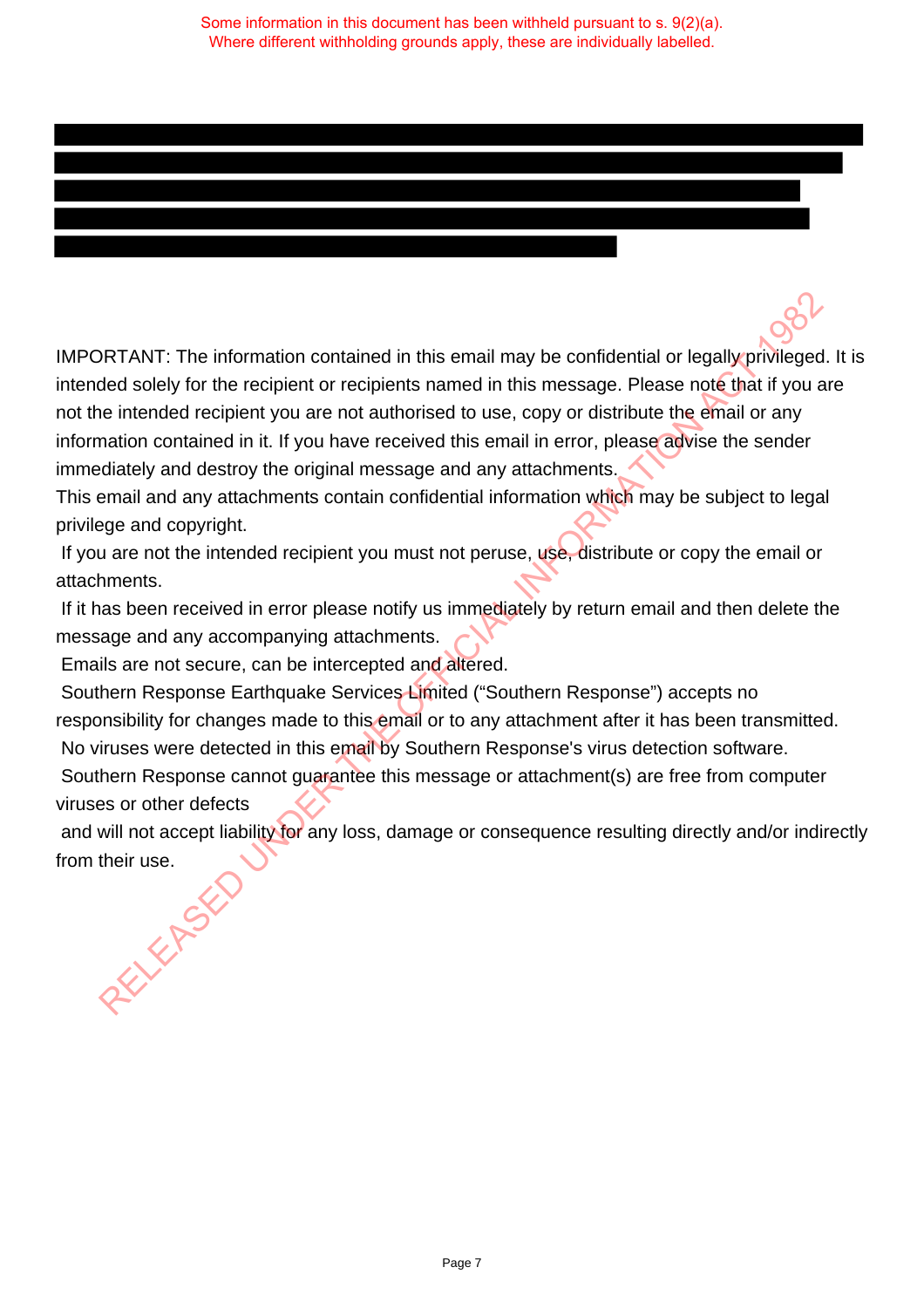#### 3. FW: Ombudsman ref 416324 & 440955 provisional opinion -

| From:              | Victor Wells <xxxxxx.xxxxx@xxxxxxxxxxxxxxxx.xx.xx></xxxxxx.xxxxx@xxxxxxxxxxxxxxxx.xx.xx>                                                                                                                                                   |  |  |
|--------------------|--------------------------------------------------------------------------------------------------------------------------------------------------------------------------------------------------------------------------------------------|--|--|
| To:                | Gavin Clark <xxxxx.xxxxx@xxxx.xx.xx></xxxxx.xxxxx@xxxx.xx.xx>                                                                                                                                                                              |  |  |
| <b>Sent Date:</b>  | Apr 16, 2018 11:43:24                                                                                                                                                                                                                      |  |  |
| Subject:           | FW: Ombudsman ref 416324 & 440955 provisional opinion -                                                                                                                                                                                    |  |  |
| <b>Attachment:</b> | image001.jpg<br>Pursuant to s. 2 of the OIA, official information does not include<br>0_1-440955-3433256.pdf information contained in any correspondence or communication<br>which has taken place between the office of the Ombudsmen and |  |  |
| Hi Gavin,          | any department or Minister of the Crown or organisation and which<br>relates to an investigation conducted by an Ombudsman under this<br>Act or under the Ombudsmen Act 1975.                                                              |  |  |

We have finally received an opinion from the Ombudsman re **Example 2018** earlier complaints. The Ombudsman does not agree with our withholding grounds for the reports and his provisional opinion is that this information be released. We have until 27 April to comment but we were not planning to respond substantively. Let me know if you wish to respond to any of the comments made by the Omdusman. For the Comparatorial Microsoften Comparison in the Comparison of the Comparison of the Comparison and the School of the reports and his provisional and despite the output of the comparison of the reports and his provision

Regards

Victor

Pursuant to s. 2 of the OIA, official information does not include information contained in any correspondence or communication which has taken place between the office of the Ombudsmen and any department or Minister of the Crown or organisation and which relates to an investigation conducted by an Ombudsman under this Act or under the Ombudsmen Act 1975.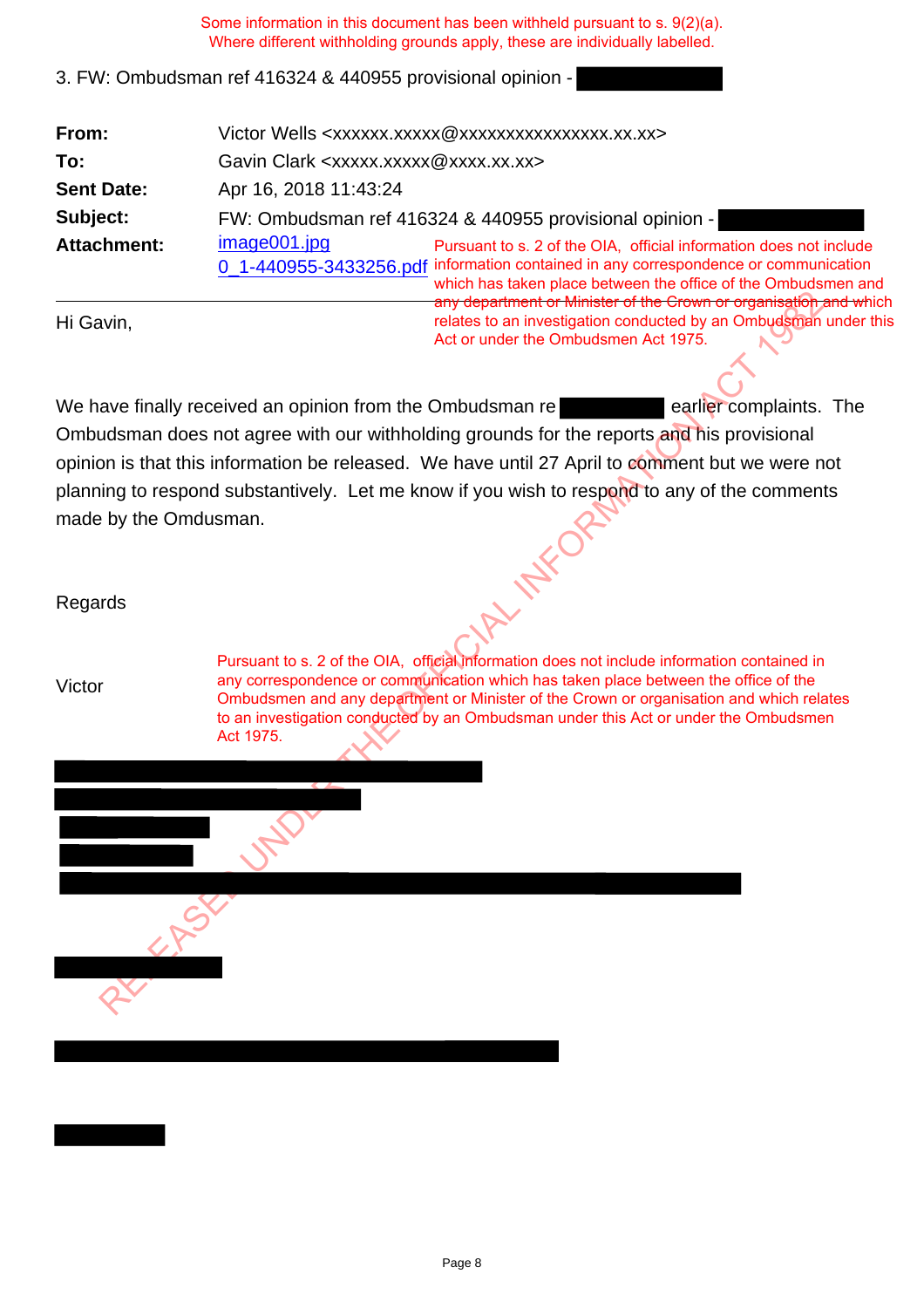IMPORTANT: The information contained in this email may be confidential or legally privileged. It is intended solely for the recipient or recipients named in this message. Please note that if you are not the intended recipient you are not authorised to use, copy or distribute the email or any information contained in it. If you have received this email in error, please advise the sender immediately and destroy the original message and any attachments. **EXERCT THE INTERT INTERT IN THE INTERTATE:** The information contained in this email may be confidential or legally privileged<br>ted solely for the recipient or recipients named in this message. Please note that if you a<br>mat

This email and any attachments contain confidential information which may be subject to legal privilege and copyright.

 If you are not the intended recipient you must not peruse, use, distribute or copy the email or attachments.

If it has been received in error please notify us immediately by return email and then delete the message and any accompanying attachments.

Emails are not secure, can be intercepted and altered.

 Southern Response Earthquake Services Limited ("Southern Response") accepts no responsibility for changes made to this email or to any attachment after it has been transmitted. No viruses were detected in this email by Southern Response's virus detection software.

 Southern Response cannot guarantee this message or attachment(s) are free from computer viruses or other defects

 and will not accept liability for any loss, damage or consequence resulting directly and/or indirectly from their use.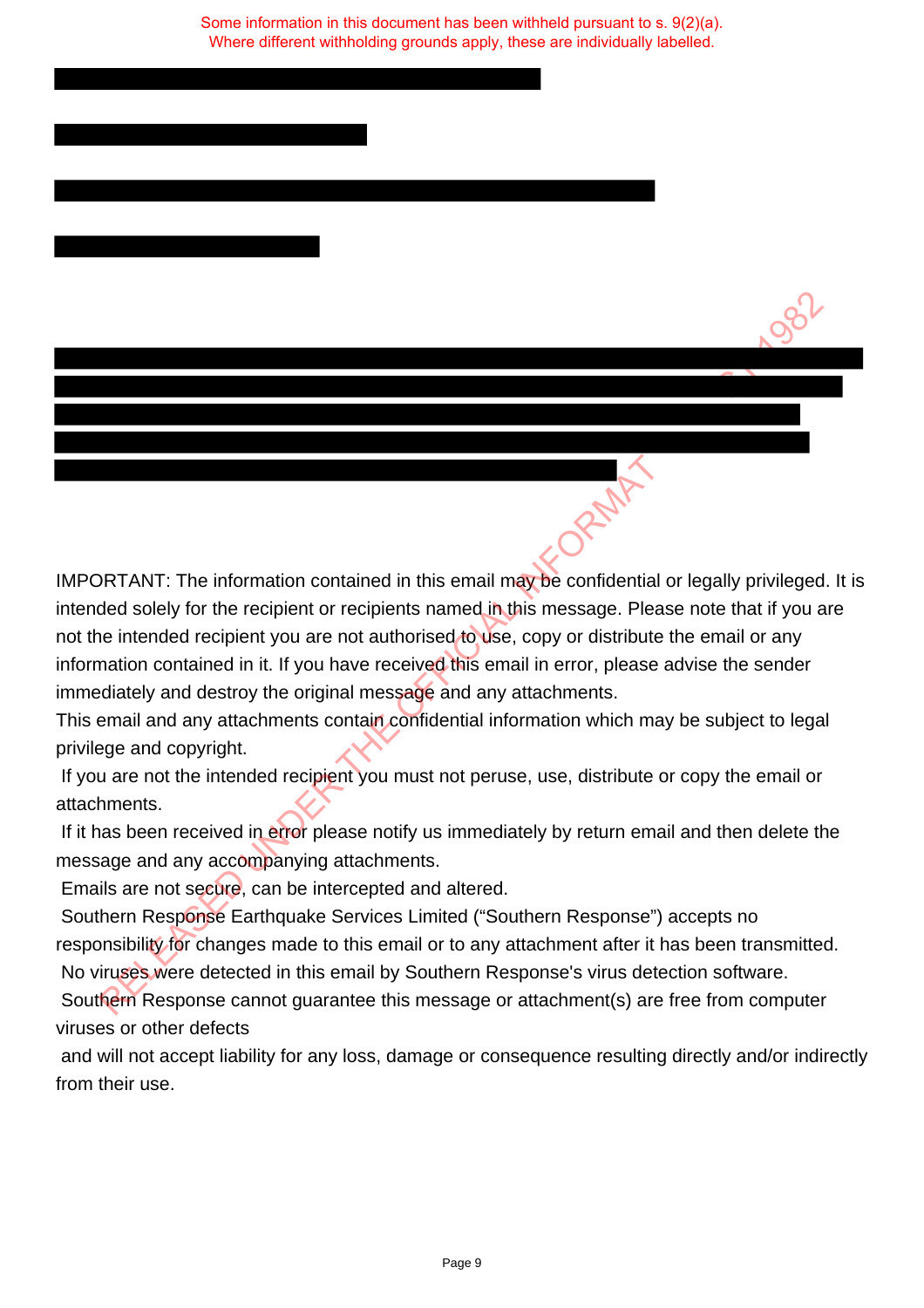| 4. RE: query       | Where different withholding grounds apply, these are individually labelled.                                                    |
|--------------------|--------------------------------------------------------------------------------------------------------------------------------|
| From:              | Media <xxxxx@xxxxxxxxxxxxxxxx.xx.xx></xxxxx@xxxxxxxxxxxxxxxx.xx.xx>                                                            |
| To:                | mediaworks.co.nz>, Media                                                                                                       |
|                    | <xxxxx@xxxxxxxxxxxxxxx.xx.xx.y>, Gavin Clark <xxxxx.xxxxx@xxxx.xx.xx></xxxxx.xxxxx@xxxx.xx.xx></xxxxx@xxxxxxxxxxxxxxx.xx.xx.y> |
| <b>Sent Date:</b>  | Mar 08, 2018 13:45:40                                                                                                          |
| Subject:           | RE: query                                                                                                                      |
| <b>Attachment:</b> | image001.jpg                                                                                                                   |
|                    | image002.jpg                                                                                                                   |

Some information in this document has been withheld pursuant to s. 9(2)(a).

Hi

Regarding the questions below, we decline to comment, pending the upcoming investigation by the State Services Commission. THE OFFICIAL INFORMATIC

 External Relations Southern Response EarthquakeServices Ltd

 PO Box 9052 **Christchurch** www.southernresponse.co.nz

Southern Response Earthquake Services Ltd is the government-owned company responsible for settling claims by AMI policyholders for Canterbury earthquake damage which occurred before 5 April 2012 (the date AMI was sold to IAG).

# **Anna Gruczynska**

Governance Officer

Southern Response Earthquake Services Ltd

DDI: (03)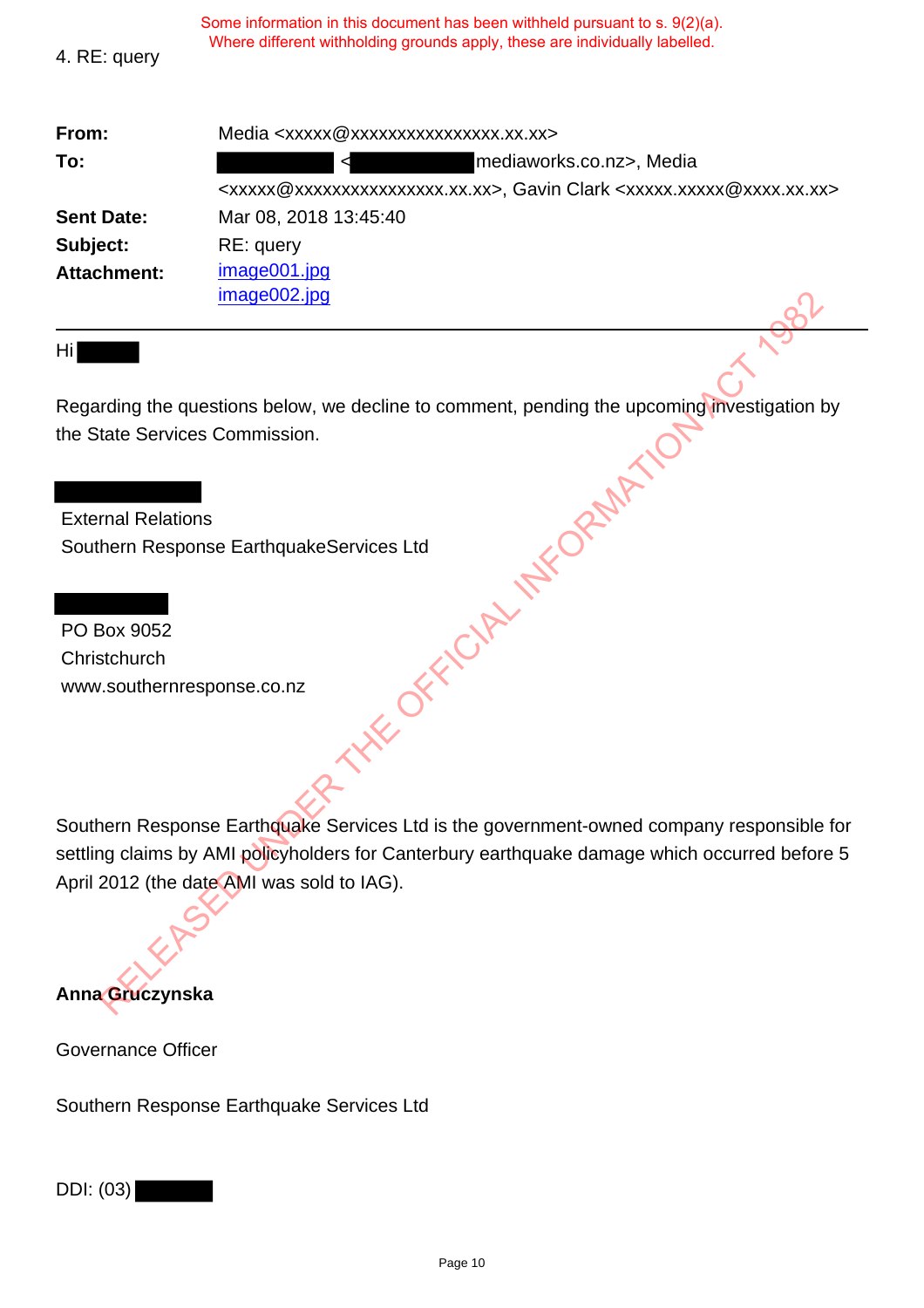Ext:

Mobile:

PO Box 9052

Southern Response Earthquake Services Ltd is the government-owned company responsible for settling claims by AMI policyholders for Canterbury earthquake damage which occurred before 5 April 2012 (the date AMI was sold to IAG).

| Christchurch                                                                           |
|----------------------------------------------------------------------------------------|
| www.southernresponse.co.nz                                                             |
| A ACTIOS                                                                               |
| Southern Response Earthquake Services Ltd is the government-owned company respons      |
| settling claims by AMI policyholders for Canterbury earthquake damage which occurred b |
| April 2012 (the date AMI was sold to IAG).                                             |
|                                                                                        |
|                                                                                        |
| mediaworks.co.nz]<br>From:<br>[mailto:                                                 |
| Sent: Thursday, 8 March 2018 1:37 p.m.                                                 |
| To: Media; Gavin Clark                                                                 |
|                                                                                        |
| Subject: re: query                                                                     |
| Hi                                                                                     |
| Query for tonight.                                                                     |
|                                                                                        |
| - Did Thompson and Clark attend meetings of claimants?                                 |

- Was Southern Response aware that Thompson and Clark attended meetings of claimants?

- Has all the material gathered by Thompson and Clark been destroyed? (this question is for TCIL)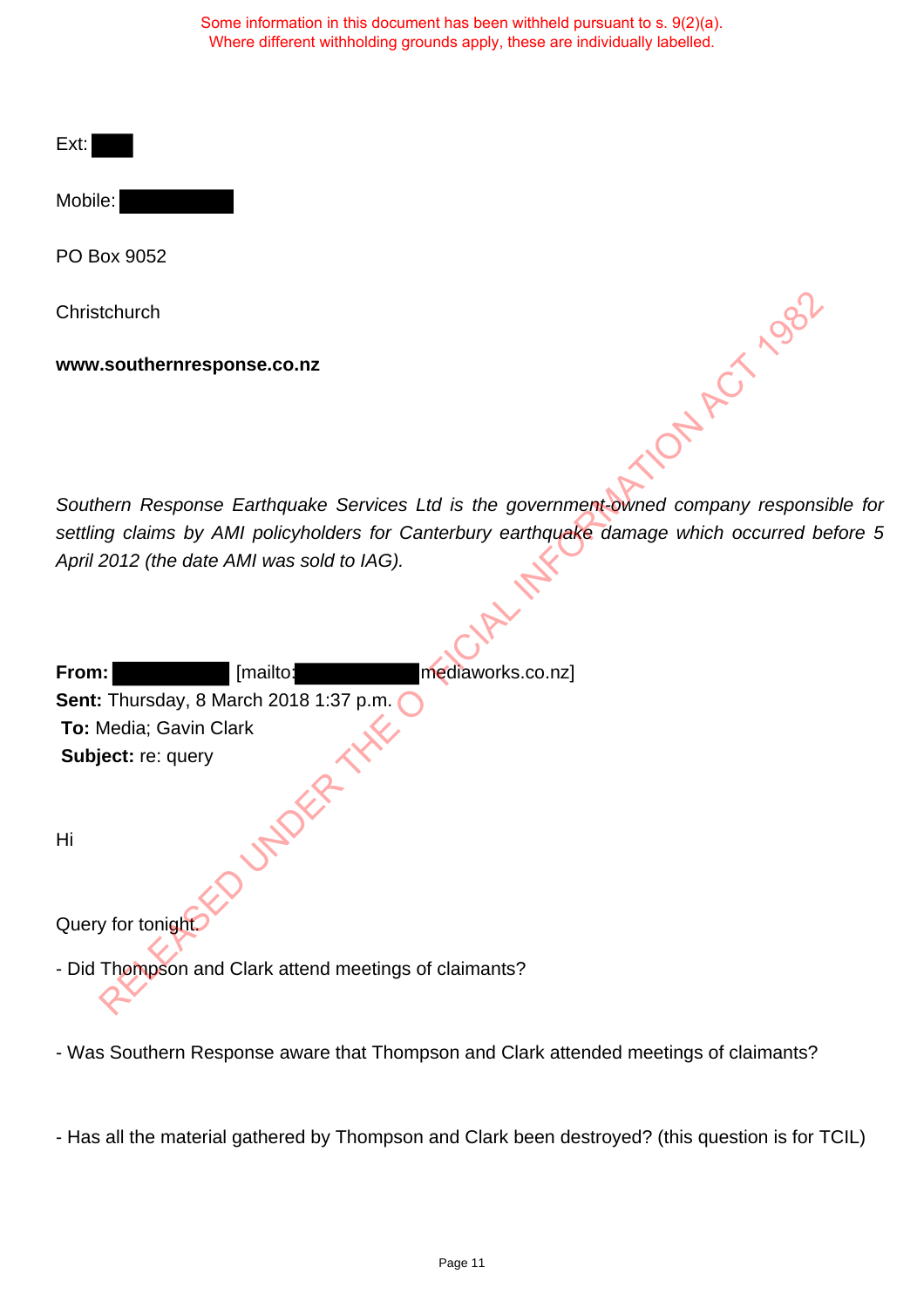

The information contained in this message and/or attachments is intended only for the person or entity to which it is addressed and may contain confidential and/or privileged material. Any review, retransmission, dissemination or other use of, or taking of any action in reliance upon, this information by persons or entities other than the intended recipient is prohibited. If you received this in error, please contact the sender, and delete the material from any system and destroy any copies. ention:<br>
information contained in this message and/or attachments is intended only for ty<br>
ty to which it is addressed and may contain confidential and/or-privileged materix<br>
insmission, dissemination or other use of, or t

Thank you.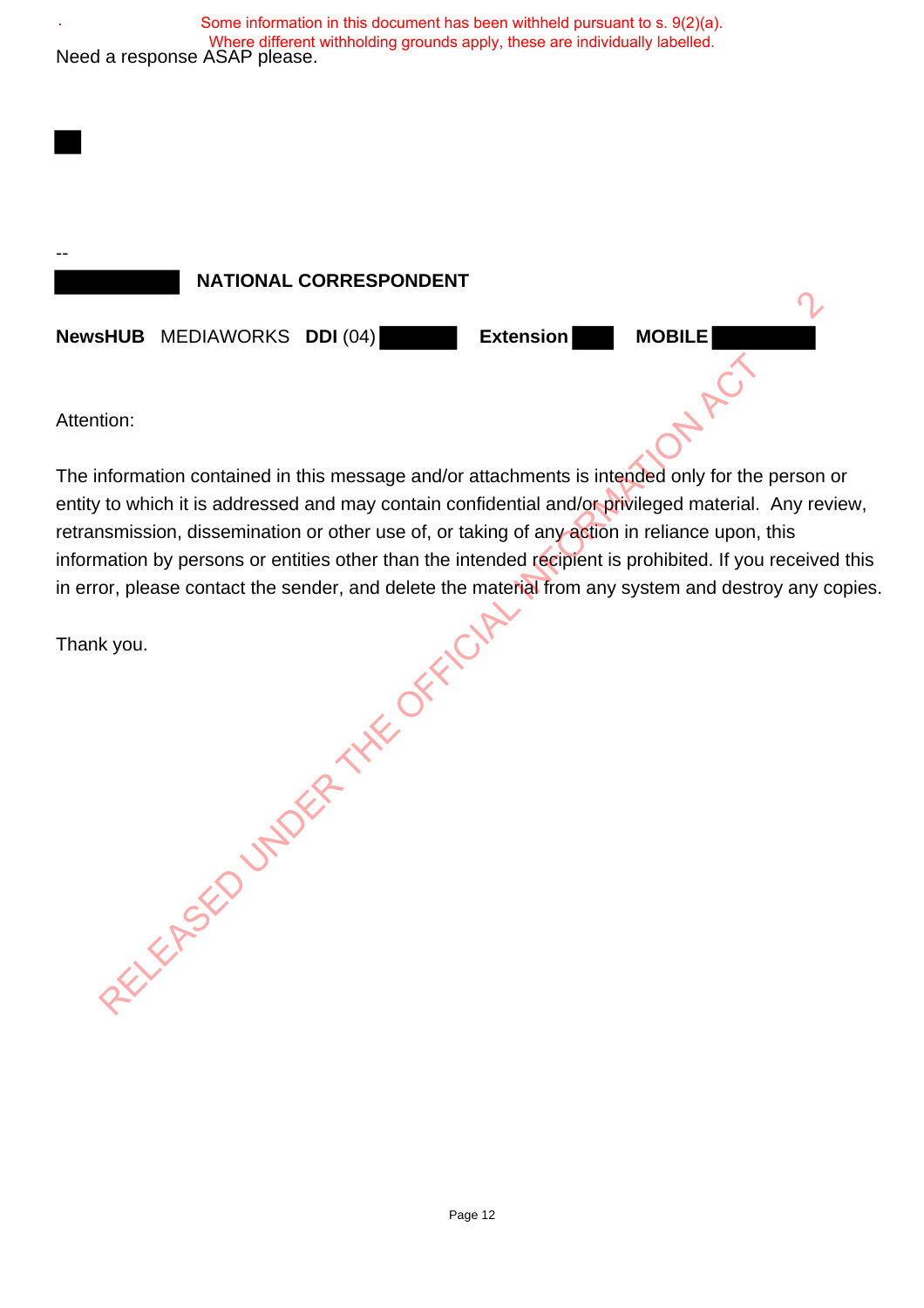| From:              | Anna Gruczynska <xxxx.xxxxxxxxxxx @xxxxxxxxxxxxxxxx.xx.xx=""></xxxx.xxxxxxxxxxx> |  |  |
|--------------------|----------------------------------------------------------------------------------|--|--|
| To:                | xxxxx.xxxx @xxxx.xx.xx <xxxxx.xxxxx @xxxx.xx.xx=""></xxxxx.xxxxx>                |  |  |
| <b>Sent Date:</b>  | Mar 07, 2018 16:05:31                                                            |  |  |
| Subject:           | RE: Message for T&C                                                              |  |  |
| <b>Attachment:</b> | image002.jpg                                                                     |  |  |
|                    | image003.jpg                                                                     |  |  |
|                    | image004.jpg                                                                     |  |  |
|                    | Provided as a separate file<br>Media Statement 2018-03-07.pdf                    |  |  |

#### Hi Gavin

Thanks for the update below. I attach the media release we have put out today FYI. who is helping us on the media front will give you a call shortly to introduce himself and discuss the developments. THE OFFICIAL INFORMATION

**Thanks** 

Anna

## **Anna Gruczynska**

Governance Officer

Southern Response Earthquake Services Ltd

DDI: (03)

Ext:

Mobile:

PO Box 9052

**Christchurch** 

#### **www.southernresponse.co.nz**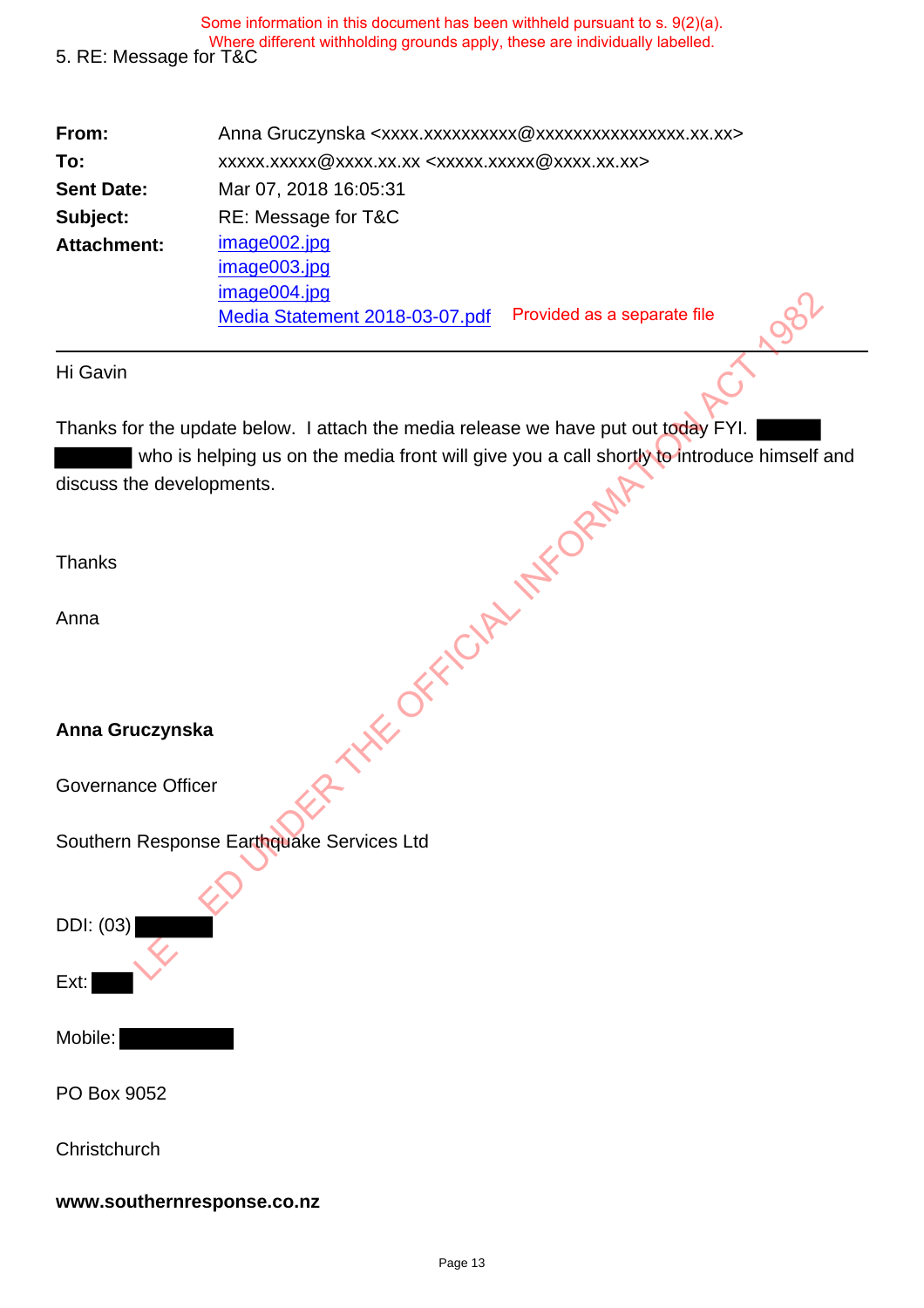Southern Response Earthquake Services Ltd is the government-owned company responsible for settling claims by AMI policyholders for Canterbury earthquake damage which occurred before 5 April 2012 (the date AMI was sold to IAG). CIRL INFORMATION ACT 1982

**From:** Victor Wells **Sent:** Wednesday, 7 March 2018 3:35 p.m. **To:** Anna Gruczynska **Subject:** FW: Message for T&C

Mate,

FYI

**From:** Gavin Clark [mailto:xxxxx.xxxxx @xxxx.xx.xx] **Sent:** Wednesday, 7 March 2018 3:26 p.m. **To:** Victor Wells **Subject:** FW: Message for T&C

Hi Victor,

See **response to my email.** 

I don't intend to respond my original statement is adequate.

Regards Gavin

**From:** [mailto: mediaworks.co.nz] **Sent:** Wednesday, 7 March 2018 3:12 PM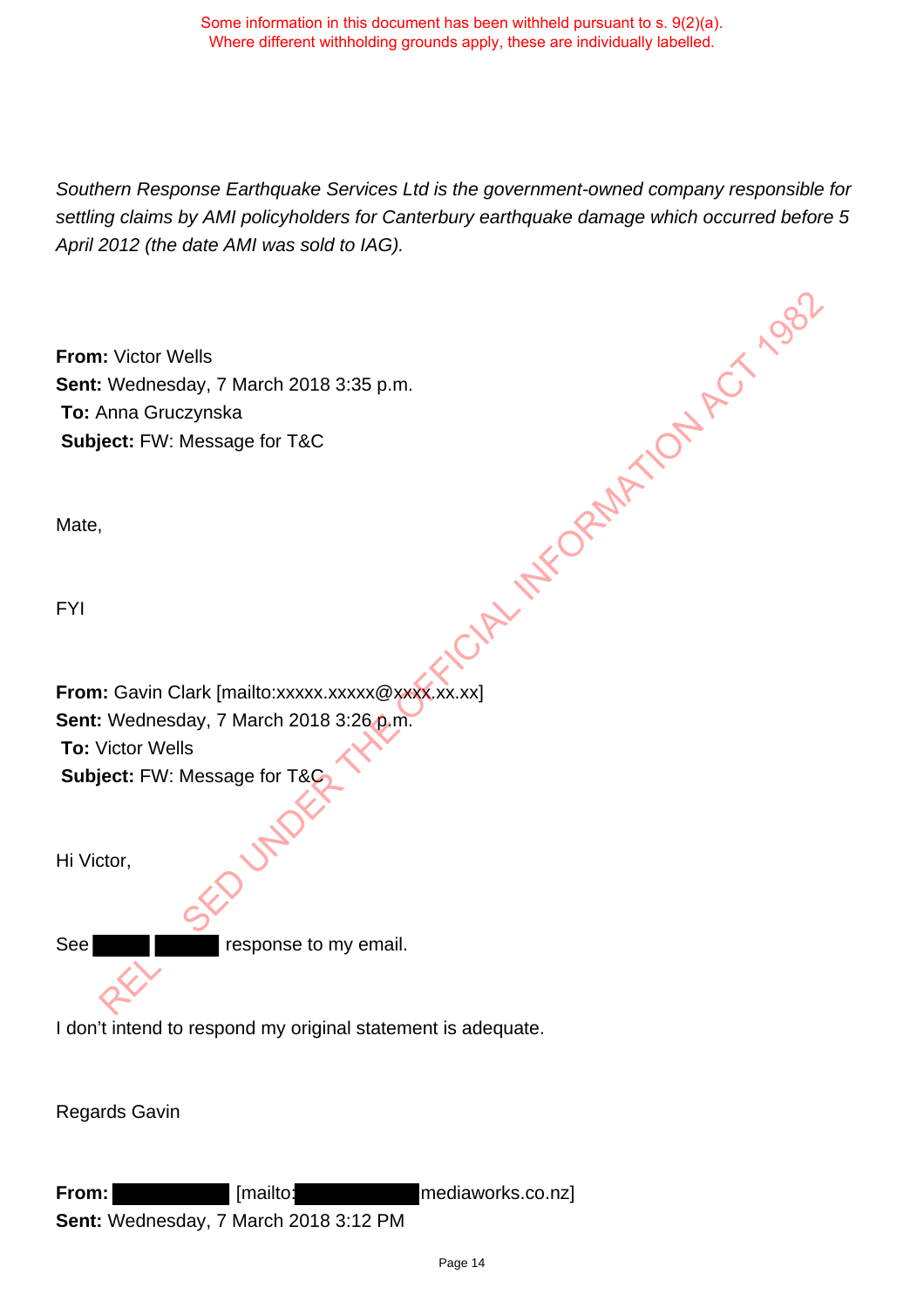**To:** Gavin Clark <xxxxx.xxxxx@xxxx.xx.xx> **Subject:** Re: Message for T&C Some information in this document has been withheld pursuant to s. 9(2)(a). Where different withholding grounds apply, these are individually labelled.

Hi Gavin,

Thaks for your response.

Specifically:

- 1. Why did you spy on victims of the Christchurch earthquake.
- 2. What exactly did you do, where is that material that you gathered if people want it back. victims of the Christchurch earthquake.<br>
1 do, where is that material that you gathefed if people want it back.<br>
The office about the context of the top.<br>
The office of the context of the top.
- 3. Why did you go the police about **Fig. 2.** was it over the top.

Cheers,

Hi

On 7 March 2018 at 14:32, Gavin Clark <xxxxx.xxxxx@xxxx.xx.xx> wrote:

I have received your message from my office, I assume its in regard to the business of Thompson &Clark.

Thompson &Clark do not disclose our clients nor operations we can however advise that as licensed private investigators we operate within the law and in compliance with industry standards and guidelines.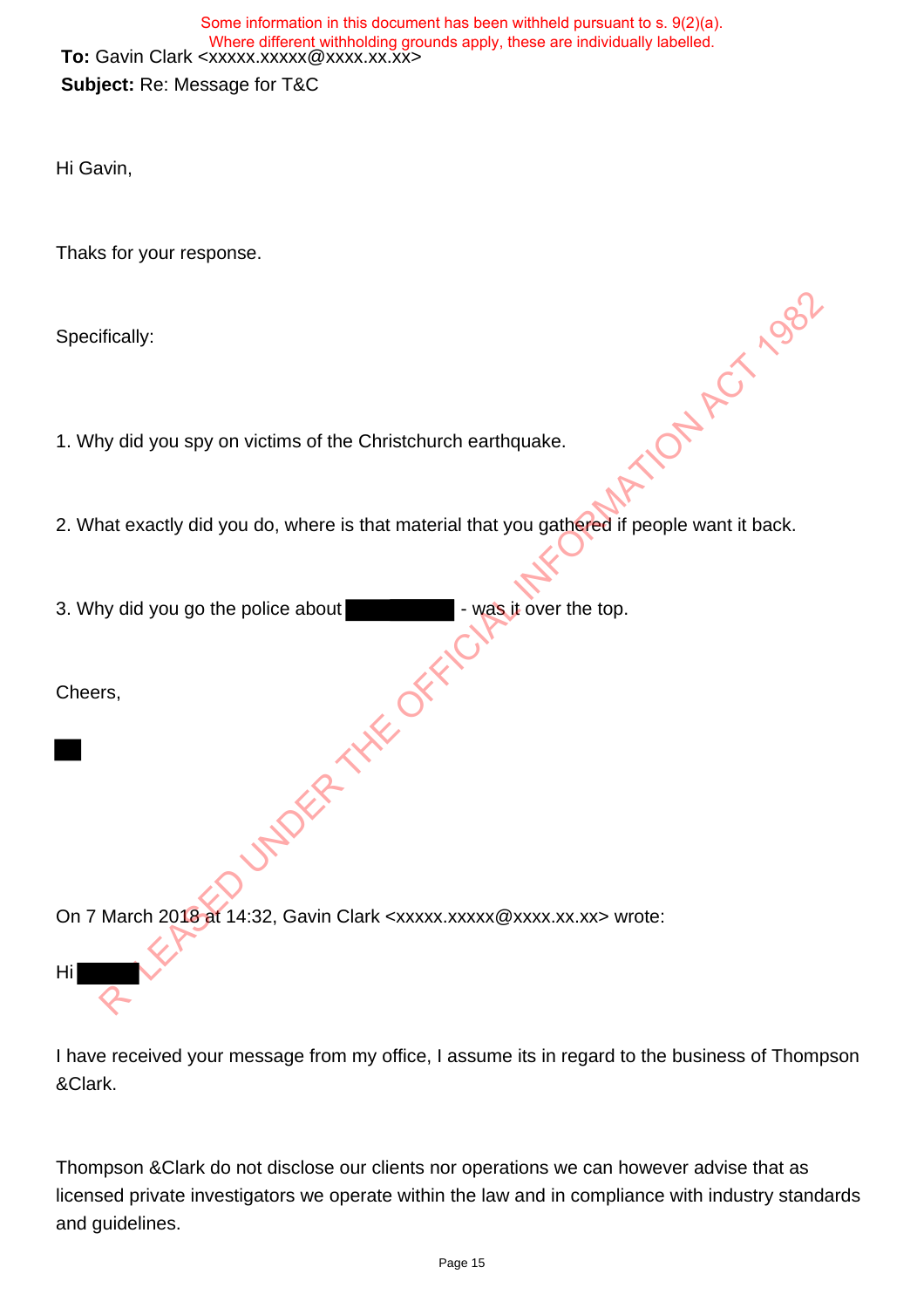We have nothing further to add and I trust that this satisfies your request.

Kind Regards

#### **Gavin Clark**

/ MOBILE / PHONE / FAX / POSTAL / WEBSITE +64 +64 9 302 0113 +64 9 361 3260 PO Box 301775, Albany, NSMC 0752, New Zealand

www.tcil.co.nz

© Copyright TCIL 2007.

WARNING. Unauthorised copying, disclosure or distribution of this document or attachment is strictly prohibited. It is restricted to approved TCIL clients only and their authorised representatives. Unauthorised possession, copying or distribution may make offenders subject to legal action relating to offences regarding unlawful possession of unauthorized information and/or intellectual property. If you are not the intended recipient of this publication, or do not have authorisation from TCIL to view it, or have received this publication in error, you must not peruse, use, pass or copy this publication or any of its contents. TCIL has no more authority than that of an ordinary private citizen or company to require a reply to this correspondence. LETTENTIFY, Albany, NSMC 0752, New Zealand<br>
The CIL 2007.<br>
The CIL 2007.<br>
LEAD UNIVERSITY OF SCRIPTION OF THE OCCUPATION CONTROL CONTROL UNIVERSITY UNIVERSITY UNIVERSITY THAT INTO THE<br>
LINE UNIVERSITY OF THE OFFICIAL INTER

--  **NATIONAL CORRESPONDENT NewsHUB** MEDIAWORKS **DDI** (04) **Extension MOBILE** --  **NATIONAL CORRESPONDENT NewsHUB** MEDIAWORKS **DDI** (04) **Extension MOBILE**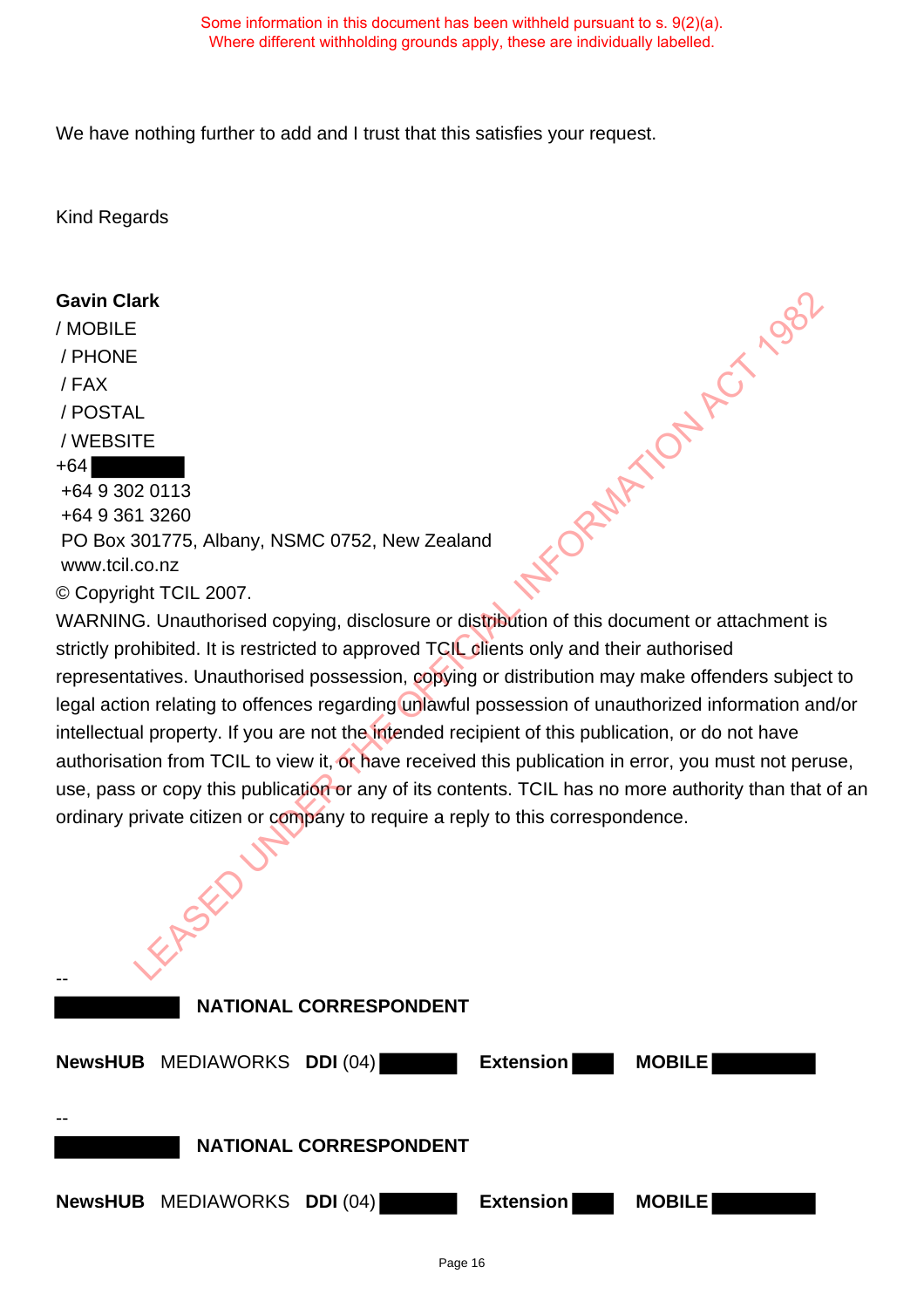## Attention:

The information contained in this message and/or attachments is intended only for the person or entity to which it is addressed and may contain confidential and/or privileged material. Any review, retransmission, dissemination or other use of, or taking of any action in reliance upon, this information by persons or entities other than the intended recipient is prohibited. If you received this in error, please contact the sender, and delete the material from any system and destroy any copies.

Thank you.

This email and any attachments contain confidential information which may be subject to legal privilege and copyright.

 If you are not the intended recipient you must not peruse, use, distribute or copy the email or attachments.

If it has been received in error please notify us immediately by return email and then delete the message and any accompanying attachments.

Emails are not secure, can be intercepted and altered.

 Southern Response Earthquake Services Limited ("Southern Response") accepts no responsibility for changes made to this email of to any attachment after it has been transmitted. neror, please contact the sender, and delete the material from any system and destroy,<br>s.<br>S.<br>Nevou.<br>The value of any attachments contain confidential information which may be subject to legating<br>and any attachments.<br>In the

No viruses were detected in this email by Southern Response's virus detection software.

 Southern Response cannot guarantee this message or attachment(s) are free from computer viruses or other defects

and will not accept liability for any loss, damage or consequence resulting directly and/or indirectly from their use.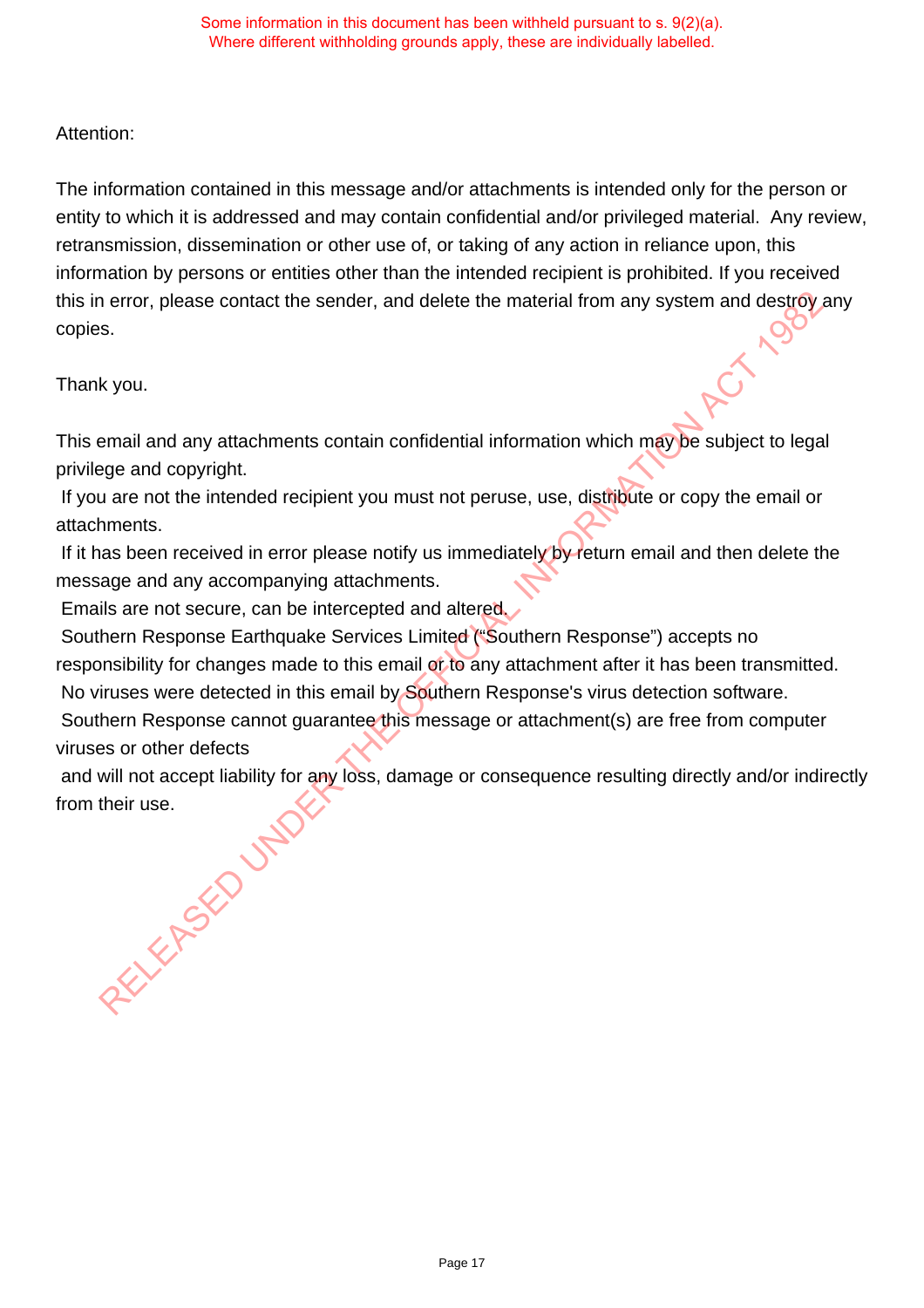## 6. FW: Ombudsman case ID 416324 & 440955 -

| From:              | Victor Wells <xxxxxx.xxxxx @xxxxxxxxxxxxxxxx.xx.xx=""></xxxxxx.xxxxx>                  |  |  |
|--------------------|----------------------------------------------------------------------------------------|--|--|
| To:                | Gavin Clark <xxxxx.xxxxx@xxxx.xx.xx></xxxxx.xxxxx@xxxx.xx.xx>                          |  |  |
| Cc:                | Casey Hurren <xxxxx.xxxxxx @xxxxxxxxxxxxxxxx.xx.xx="">, Anna Gruczynska</xxxxx.xxxxxx> |  |  |
|                    | <xxxx.xxxxxxxxx @xxxxxxxxxxxxxxxx.xx.xx=""></xxxx.xxxxxxxxx>                           |  |  |
| <b>Sent Date:</b>  | Mar 05, 2018 12:22:31                                                                  |  |  |
| Subject:           | FW: Ombudsman case ID 416324 & 440955 -                                                |  |  |
| <b>Attachment:</b> | image001.jpg                                                                           |  |  |
|                    | 384<br>Southern Response TA March 2014.pdf<br>18 <sub>(d)</sub>                        |  |  |

Hi Gavin,

The office of the Ombudsman is seeking further information in respect of the complaints made by They are looking at the historical context of the Security Review and whether the substantive grounds for withholding the information continue to apply.

It also appears they do not entirely agree with the commercial sensitivity of the reports. We had earlier sent them your letter dated 27 September 2017 and made submissions ourselves. They are asking for further information/evidence to support our position regarding the commercial sensitivity of the redacted parts of these reports. Let me know if you have any further information that you wish to provide. Example: image001.jpg<br>
Southern Response TA March 2014.pdf 18(d)<br>
Win,<br>
southern Response TA March 2014.pdf 18(d)<br>
They are looking at the historical context of the Security Review and whether the<br>
They are looking at the

We have also been asked to provide a copy of the March 2014 report indicating which parts we would seek to withhold if a copy was released to A highlighted copy of this is attached . Let me now if you have any comments or suggestions.

Regards

**Victor** 

**From:** [mailto: combudsman.parliament.nz] **Sent:** Friday, 2 March 2018 10:02 a.m. **To:** Victor Wells **Subject:** Ombudsman case ID 416324 &440955 -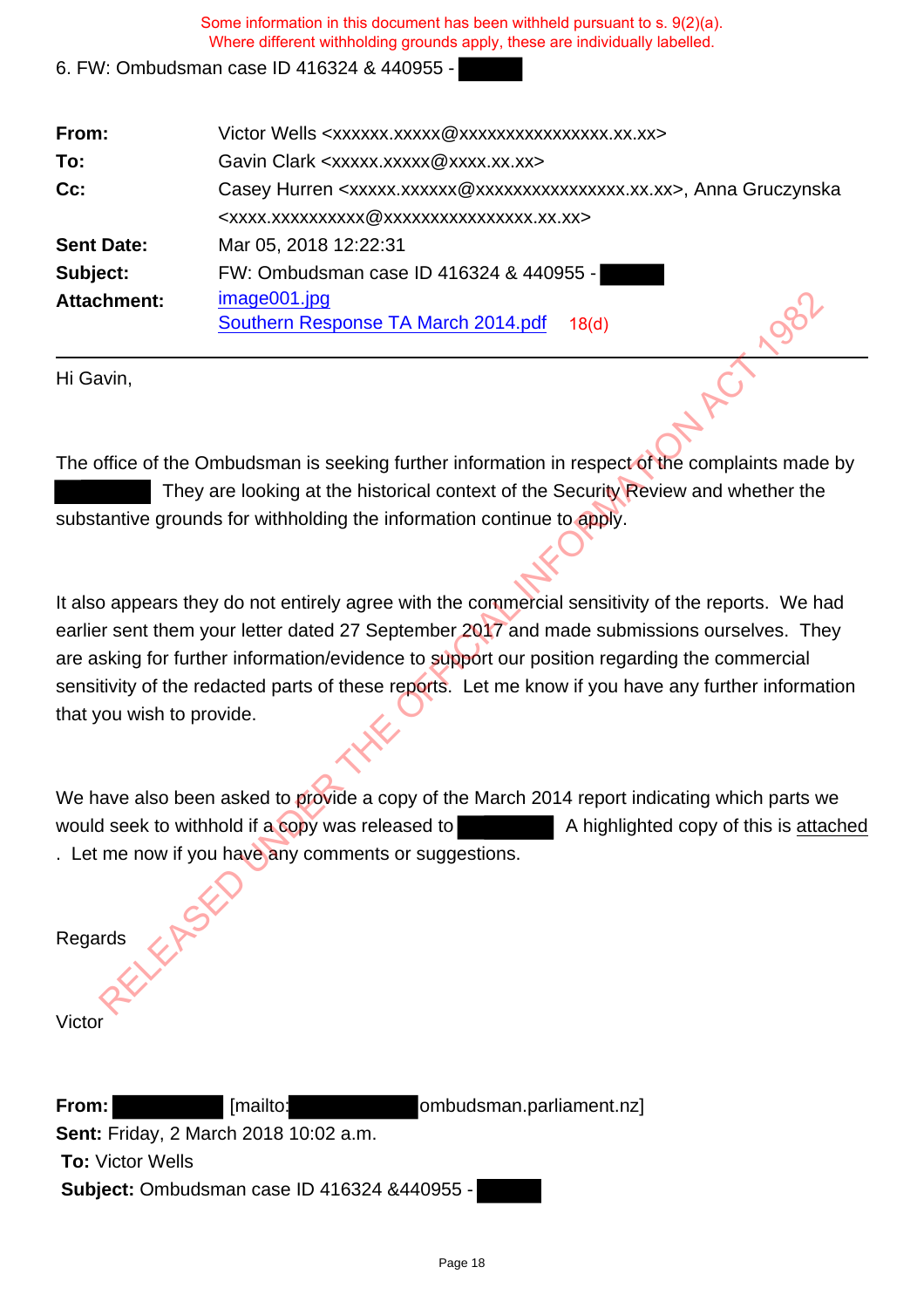Pursuant to s. 2 of the OIA, official information does not include information contained in any correspondence or communication which has taken place between the office of the Ombudsmen and any department or Minister of the Crown or organisation and which relates to an investigation conducted by an Ombudsman under this Act or under the Ombudsmen Act 1975.

| 1 1982                                         |
|------------------------------------------------|
| <b>MATIONAL</b>                                |
| $\overline{\phantom{a}}$<br>AL M<br>$\sqrt{1}$ |
|                                                |
|                                                |
|                                                |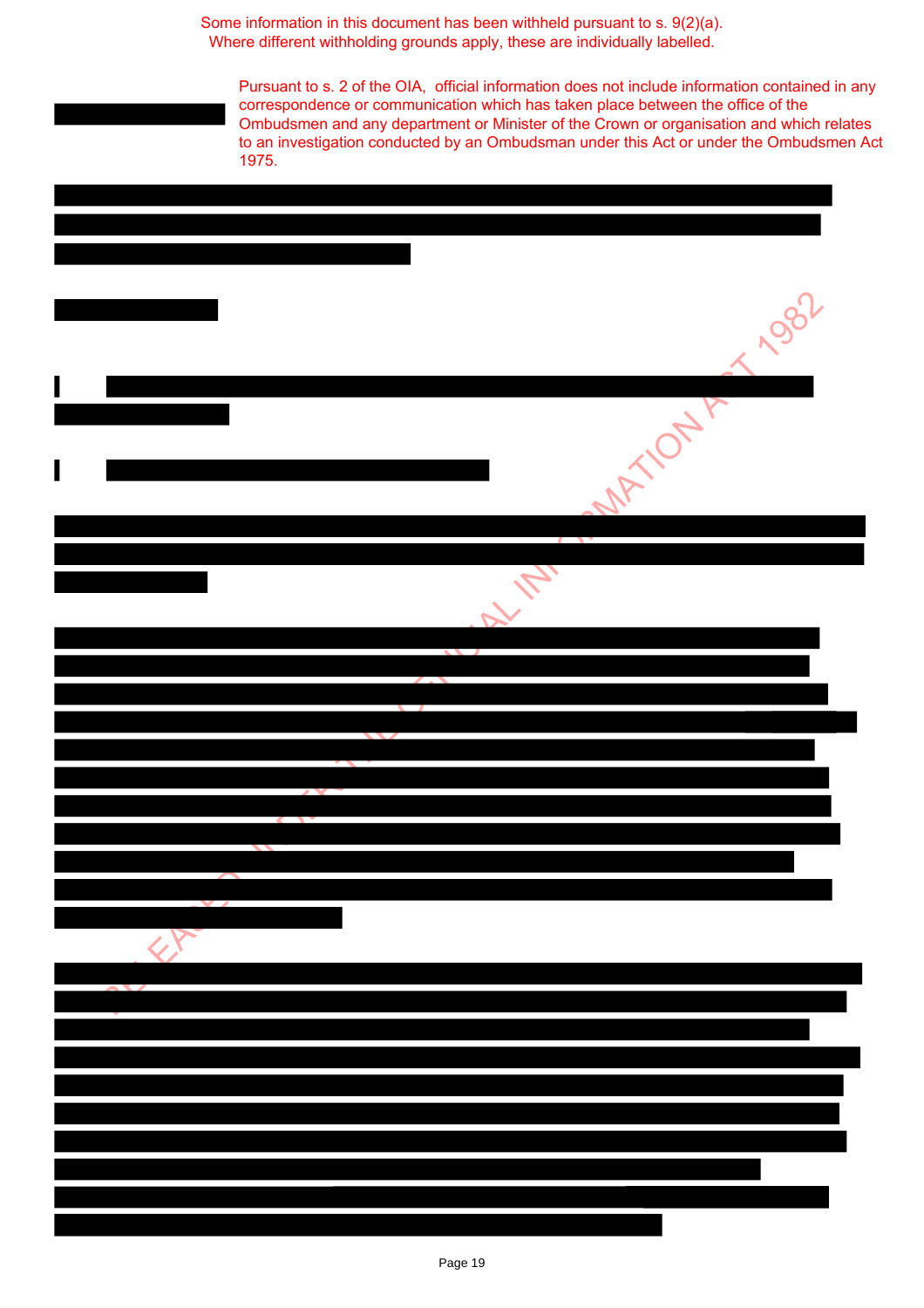> Pursuant to s. 2 of the OIA, official information does not include information contained in any correspondence or communication which has taken place between the office of the Ombudsmen and any department or Minister of the Crown or organisation and which relates to an investigation conducted by an Ombudsman under this Act or under the Ombudsmen Act 1975.

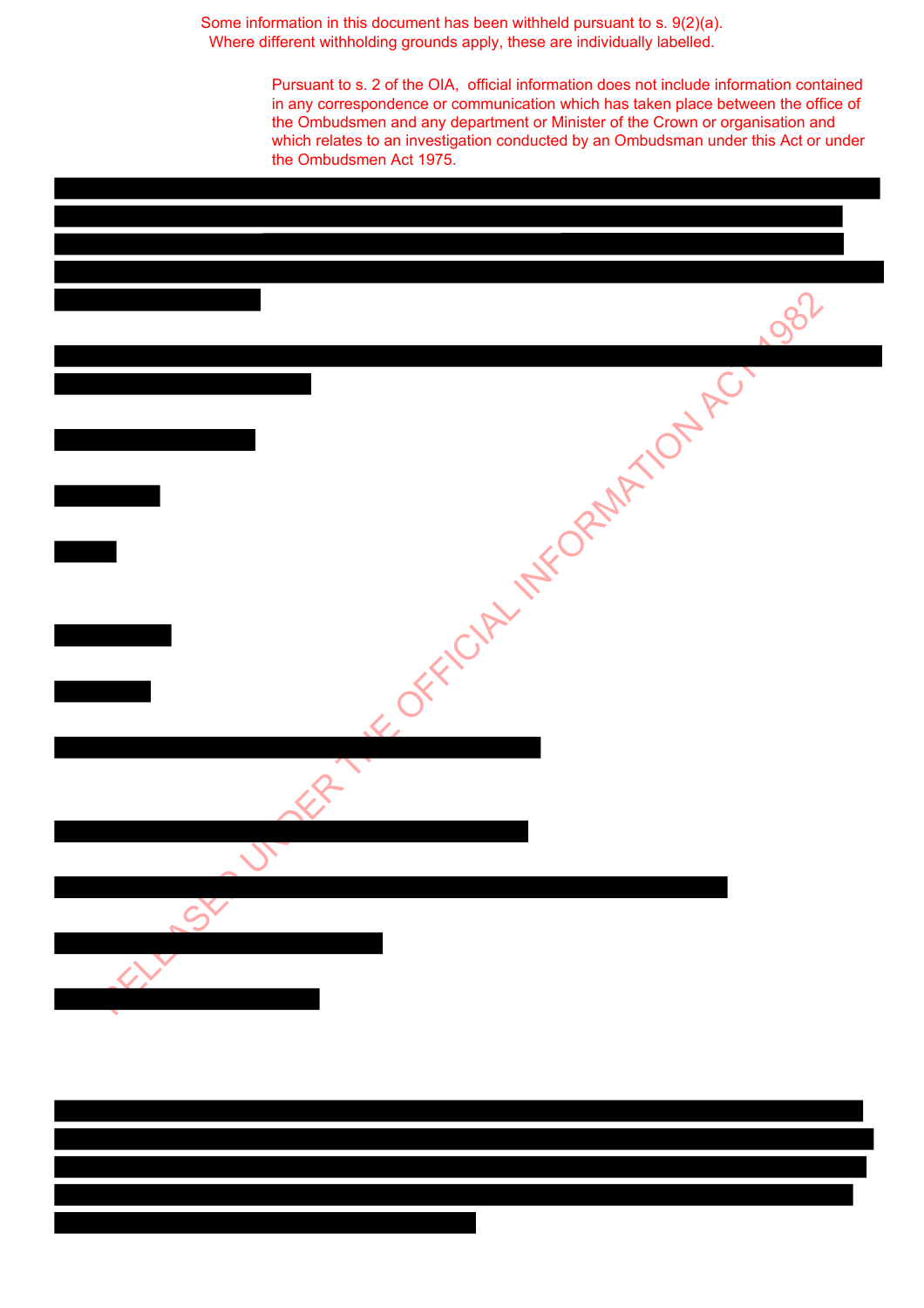IMPORTANT: The information contained in this email may be confidential or legally privileged. It is intended solely for the recipient or recipients named in this message. Please note that if you are not the intended recipient you are not authorised to use, copy or distribute the email or any information contained in it. If you have received this email in error, please advise the sender immediately and destroy the original message and any attachments.

This email and any attachments contain confidential information which may be subject to legal privilege and copyright.

If you are not the intended recipient you must not peruse, use, distribute or copy the email or attachments.

 If it has been received in error please notify us immediately by return email and then delete the message and any accompanying attachments.

Emails are not secure, can be intercepted and altered.

 Southern Response Earthquake Services Limited ("Southern Response") accepts no responsibility for changes made to this email or to any attachment after it has been transmitted. No viruses were detected in this email by Southern Response's virus detection software.

 Southern Response cannot guarantee this message or attachment(s) are free from computer viruses or other defects

and will not accept liability for any loss, damage or consequence resulting directly and/or indirectly from their use. RELEASED UNDER THE OFFICIAL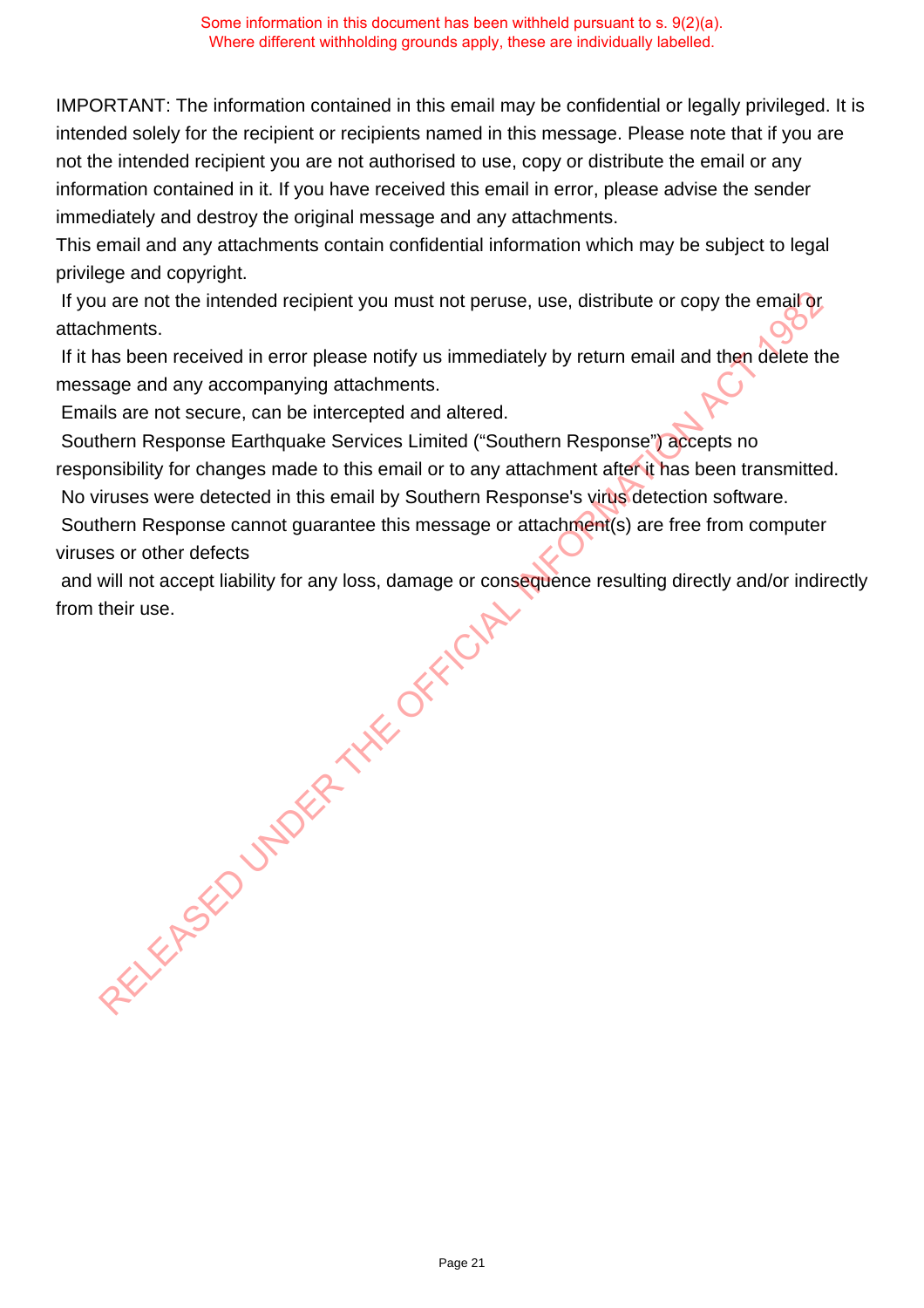| Some information in this document has been withheld pursuant to s. 9(2)(a).<br>Where different withholding grounds apply, these are individually labelled.<br>7. Ombudsman Complaint: Ref: 466297 |                                                                                                                                                                                                                                      |  |
|---------------------------------------------------------------------------------------------------------------------------------------------------------------------------------------------------|--------------------------------------------------------------------------------------------------------------------------------------------------------------------------------------------------------------------------------------|--|
| From:                                                                                                                                                                                             | Victor Wells <xxxxxx.xxxxx @xxxxxxxxxxxxxxxx.xx.xx=""></xxxxxx.xxxxx>                                                                                                                                                                |  |
| To:                                                                                                                                                                                               | Gavin Clark <xxxxx.xxxxx@xxxx.xx.xx></xxxxx.xxxxx@xxxx.xx.xx>                                                                                                                                                                        |  |
| <b>Hidden</b>                                                                                                                                                                                     | xxxx.xxxxxxxxxxxxxxxxxxxxxxxxx.xx.xx                                                                                                                                                                                                 |  |
| recipients:                                                                                                                                                                                       |                                                                                                                                                                                                                                      |  |
| <b>Sent Date:</b>                                                                                                                                                                                 | Feb 23, 2018 13:50:56                                                                                                                                                                                                                |  |
| Subject:                                                                                                                                                                                          | Ombudsman Complaint: Ref: 466297                                                                                                                                                                                                     |  |
| <b>Attachment:</b>                                                                                                                                                                                | 18(d)<br>Invoices referred to<br>letter.pdf                                                                                                                                                                                          |  |
|                                                                                                                                                                                                   | Pursuant to s. 2 of the OIA, official information does not include<br>0_1-466297-3408930.pdf<br>information contained in any correspondence or communication<br><u>hnich hae delta adhaa saita adt naaudad aasla nayst sed daid.</u> |  |

Hi Gavin,

between the office of the O any department or Minister of the Crown or organisation and which relates to an investigation conducted by an Ombudsman under this Act or under the Ombudsmen Act 1975.

We have had a decision from the Office of the Ombudsman with respect to complaint regarding the information redacted from TCIL invoices for the period 4 September 2010 to 25 September 2017.

The Ombudsman was comfortable with some redactions but not others. The redactions regarding service rates or information that would reveal those rates were ok. However the redactions with respect to work associated with OIA/Privacy requests was not ok. This is understandable given our submissions to the Ombudsman were based around the commercial sensitivity of the specialised security services and unique methodologies TCIL provides. Clearly these don't attach to handling OIA/Privacy requests. The three internal to the motion of the team of the team of the team of the team of the section of the commutation of the commutation of the commutation of the commutation of the commutation of the commutation of the commu

The Ombudsman also did not believe there were 'unique methodologies' identified in some of the descriptions of services provided. This is also understandable given some of the redacted services information was pretty benign, for example, 'due diligence for staff member – post threat', 'threatening letter  $-3.11$ ', 'develop scenario training' etc.

We intend to release the information identified in the letter from the Ombudsman to next week.

**Regards** 

Victor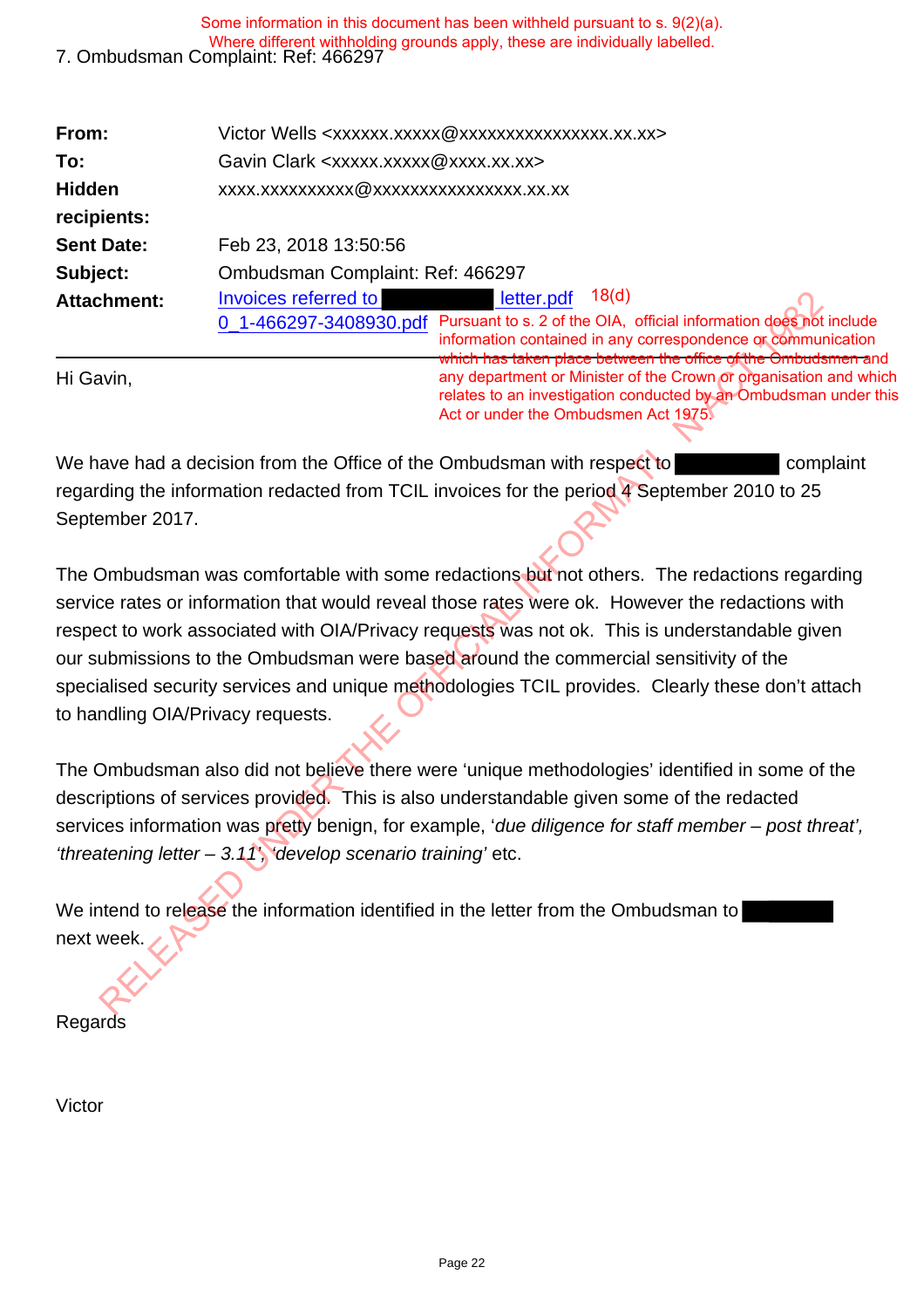|                    | Some information in this document has been withheld pursuant to s. 9(2)(a).<br>Where different withholding grounds apply, these are individually labelled. |
|--------------------|------------------------------------------------------------------------------------------------------------------------------------------------------------|
| 8. RE: Ref:        |                                                                                                                                                            |
| From:              | Victor Wells <xxxxxx.xxxxx@xxxxxxxxxxxxxxxx.xx.xx></xxxxxx.xxxxx@xxxxxxxxxxxxxxxx.xx.xx>                                                                   |
| To:                | Gavin Clark <xxxxx.xxxxx@xxxx.xx.xx></xxxxx.xxxxx@xxxx.xx.xx>                                                                                              |
| <b>Sent Date:</b>  | Jan 19, 2018 11:06:06                                                                                                                                      |
| Subject:           | RE: Ref:                                                                                                                                                   |
| <b>Attachment:</b> | image001.jpg<br><b>UPDATEDSouthern Response Proposal 150114.pdf</b><br>18 <sub>d</sub>                                                                     |

| Cheers Gavin,                                                                 |
|-------------------------------------------------------------------------------|
|                                                                               |
| Updated Southern Response Proposal attached with the redactions as discussed. |
|                                                                               |
| We have made the other amendments.                                            |
|                                                                               |
| Victor                                                                        |
|                                                                               |
| From: Gavin Clark [mailto:xxxxx.xxxxx@xxxx.xxxx]                              |
| Sent: Thursday, 18 January 2018 5:45 p.m.                                     |
| <b>To: Victor Wells</b>                                                       |
| Subject: RE: Ref:                                                             |
|                                                                               |
| Hi Victor,                                                                    |
|                                                                               |

Thanks for the opportunity to review the OIA information, there are some more redactions requested as follows:

# **Objection 1**

First email from VW to GC received 16 Jan 2018 10.48am with attachments Bundle 2- October 2014, Bundle 3 – June 2015, Emails OIA 199 3 Bundle 1 redacted- March 2014.

Bundle 1 redacted - March 2014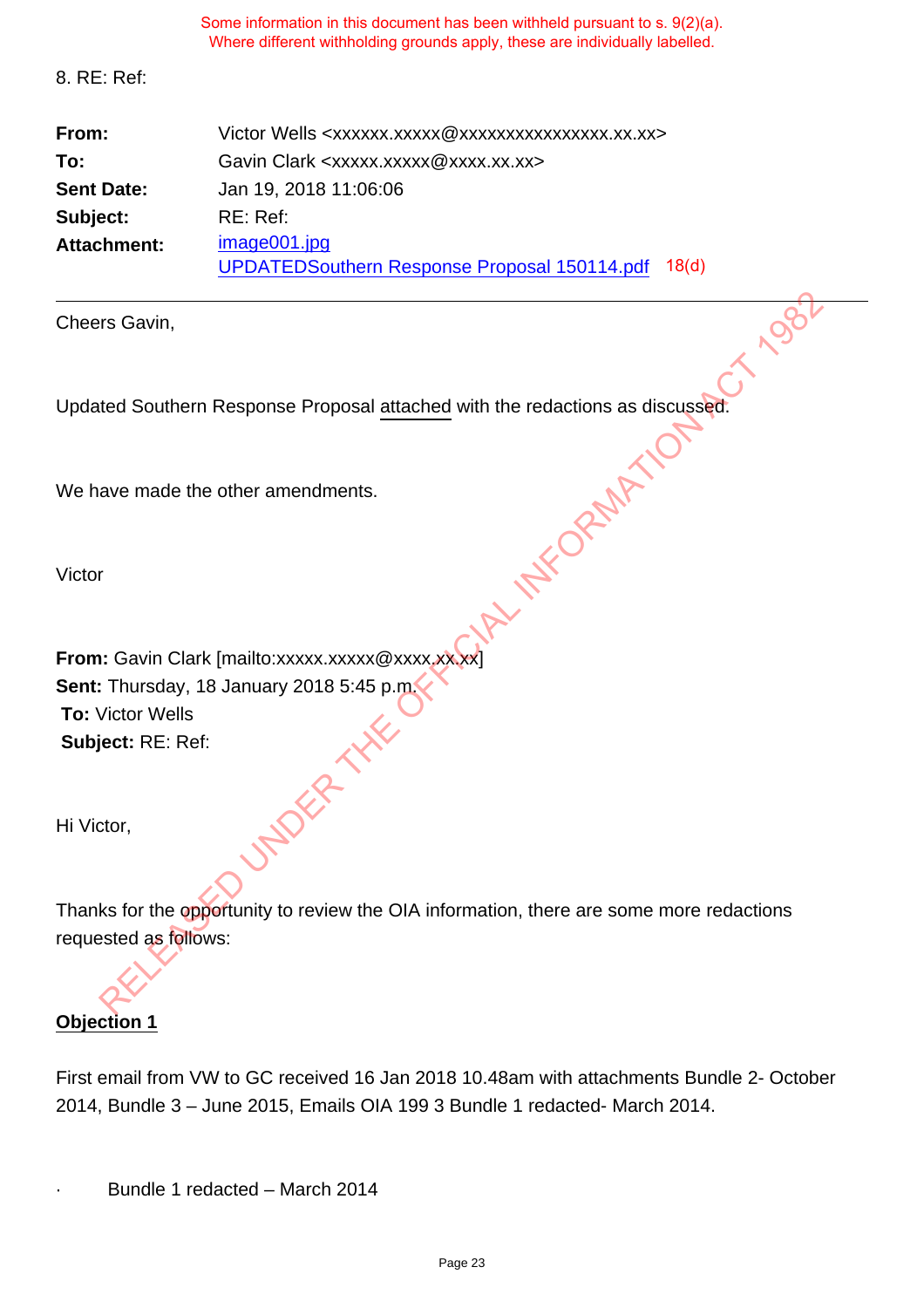- o Page 4 of document
- o Email sent Mar 19, 2014 14:47:24
- o From @tcil.co.nz
- o To Peter Rose
- o CC to others
- o Subject: Re police complaint

Paragraph on page 4 " There should be no mention of the recording. This will then be open to disclosure and may expose our role. I would suggest that you have been advised by clients (even Sam's sister) or media".

T&C object to the above paragraph being disclosed and request that this be redacted, this refers to a confidential informant who provided a recording of a public meeting to T&C and the release of this information would jeopardise the future supply of similar information.

T&C relies upon Section 9 (2) (ba) (i) Official Information Act 1982

9 Other reasons for withholding official information

2) Subject to sections 6, 7, 10, and 18, this section applies if, and only if, the withholding of the information is necessary to—

(ba) protect information which is subject to an obligation of confidence or which any person has been or could be compelled to provide under the authority of any enactment, where the making available of the information— C to others<br>
Digiect: Re police complaint<br>
Straph on page 4  $^{\circ}$  There should be no mention of the recording. This will then be open to<br>
susue and may expose our role. I would suggest that you have been advised by clien

(i) would be likely to prejudice the supply of similar information, or information from the same source, and it is in the public interest that such information should continue to be supplied; or

## **Objection 2**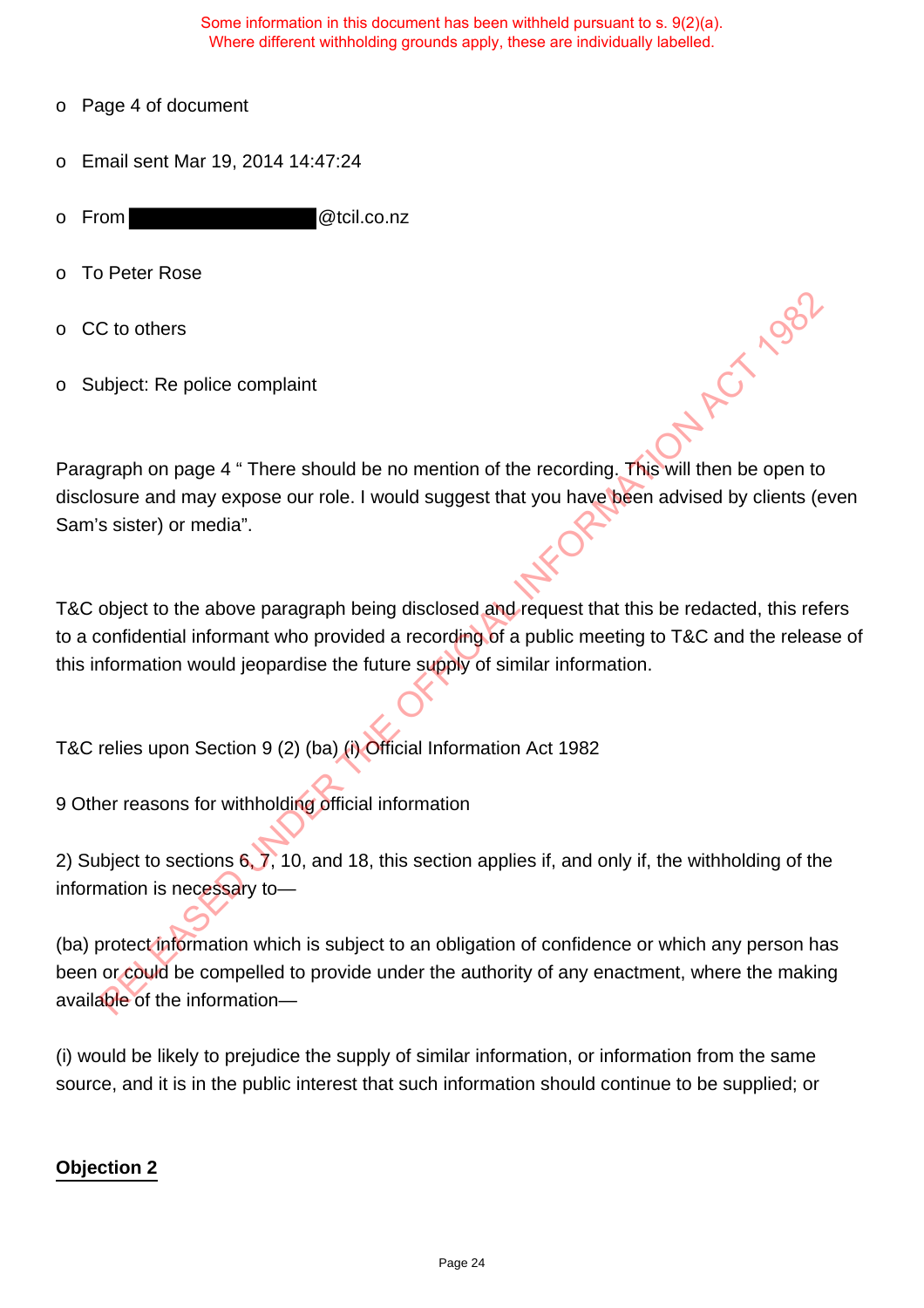First email from VW to GC received 16 Jan 2018 10.48am with attachments Bundle 2- October 2014, Bundle 3 – June 2015, Emails OIA 199 3 Bundle 1 redacted- March 2014.

- · Bundle 3 June 2015
- o Page 2 of document
- o Email Friday 12 June 2015 10.21am
- o From
- o To: Linda Falwasser, Cassey Hurren
- o CC to others
- o Subject: Southern Response Weekly Monitoring 5 11 June 2015

We note that the Christian name " " " " has not been highlighted for redaction and request that this be redacted. mail Friday 12 June 2015 10.21am<br>
Stringthard School Contents<br>
City of the Fall and School Contents<br>
City of the Christian name and the Christian name and the Christian name<br>
of the that the Christian name and The Content

## **Objection 3**

Second email from VW to GC received 16 Jan 2018 10.50am with attachments emails OIA199 10, Emails OIA 199, FW:OIA, Security Review Meeting 27 May, Southern Response Proposal.

- Southern Response Proposal
- o Page 2 and 3 of the document
- o Introduction and Situational Awareness paragraphs.

o The introduction to T&C refers to our involvement with a variety of company groups that are affected by issue motivated groups.

o Reference is made to pro animal rights, Anti GE, Environmental, Anti war, and other activist groups.

o Reference is made to issue motivated groups.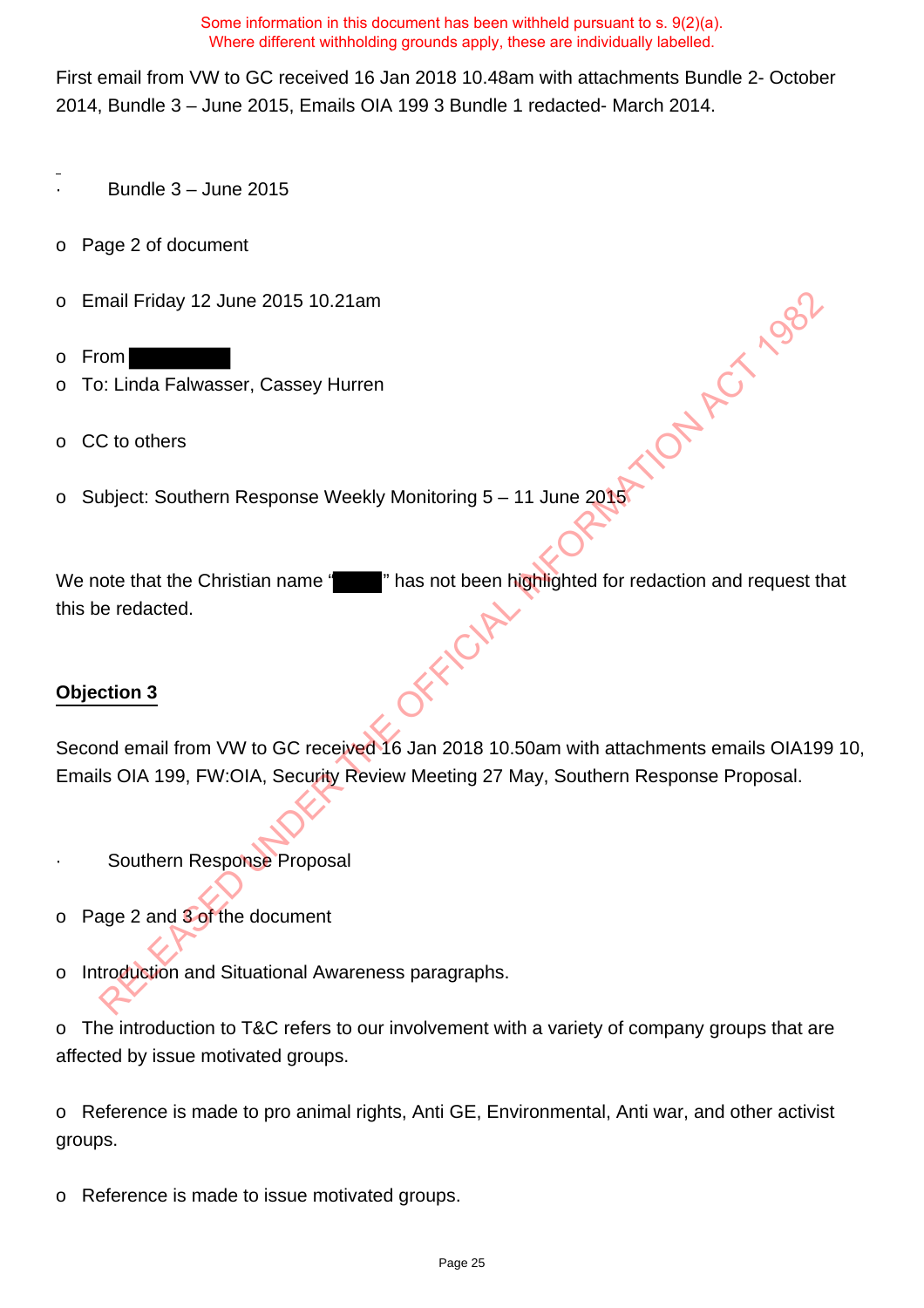o The situational awareness outlines our methodology and the RMP service which is contributed to by other companies.

o It also mentions the Fusion Centre.

o It refers to the information cycle and sharing of information between parties affected by similar groups.

T&C oppose the release of the above references outlined in the introduction and the situational awareness based upon the fact that this is a traded secret and unique to T&C's methodology. We are not aware of any other Private investigation or security risk management firm that offer a similar system on retainer to its clients and believe that this knowledge in the wrong hands would put T&C at a commercial disadvantage. solution and the sixtern of the above references outlined in the introduction and the sixtuation<br>eness based upon the fact that this is a traded secret and unique to T&C's methodology.<br>
Solution and specifical information

T&C request that the paragraphs contained in the sections Introduction and Situational Awareness be redacted. We note that this information has previously been redacted in the earlier OIA release entitled FW: OIA (7 MB) CCF15112017.pdf also attached to the second email received on the 16<sup>th</sup>

T&C relies upon Section 9 (2)(b)(i)(ii) Official Information Act 1982

9 Other reasons for withholding official information

(2) Subject to sections 6, 7, 10, and 18, this section applies if, and only if, the withholding of the information is necessary to—

(b) protect information where the making available of the information—

(i) would disclose a trade secret; or

.

(ii) would be likely unreasonably to prejudice the commercial position of the person who supplied or who is the subject of the information; or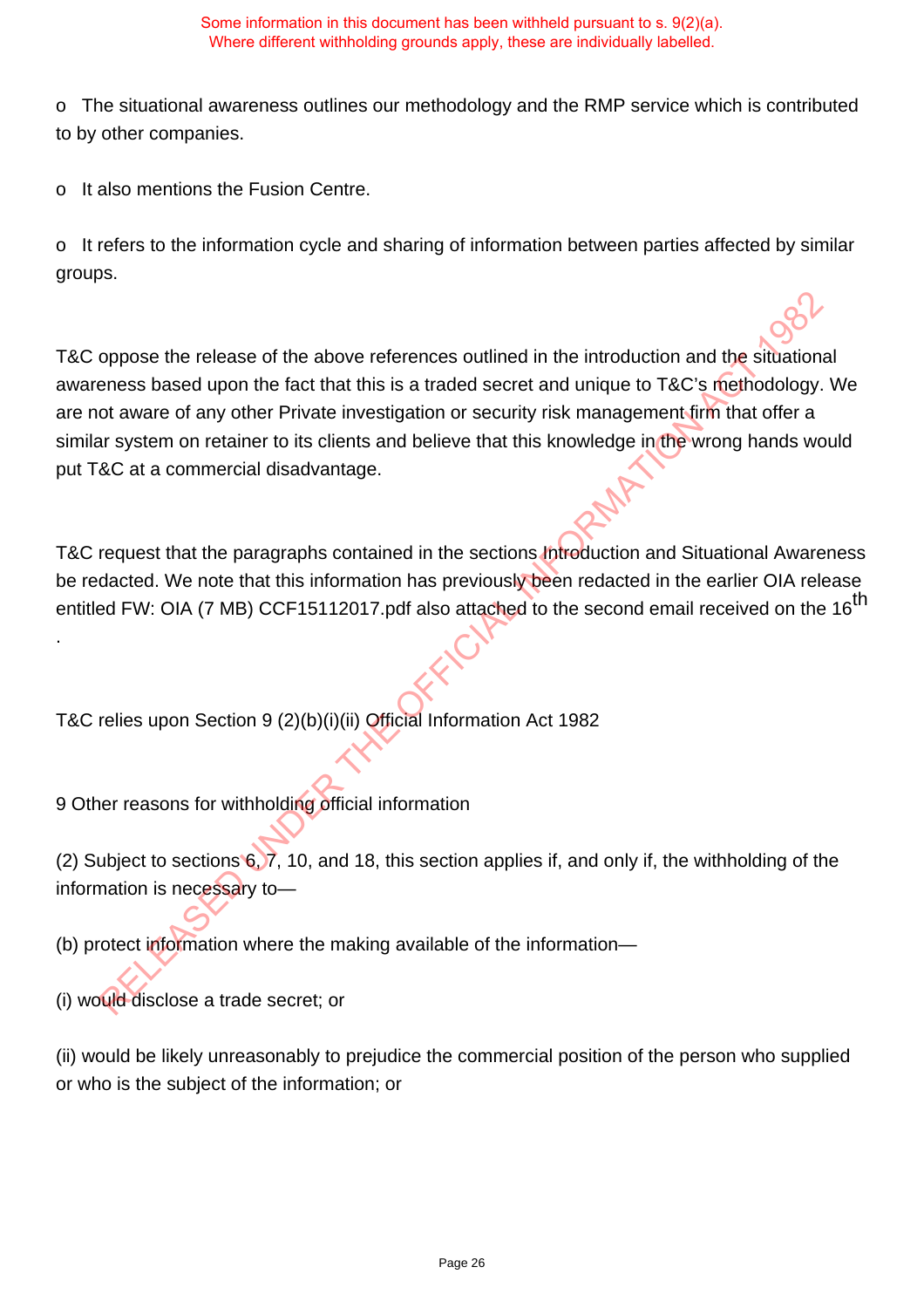Apart from the three objections raised above T&C have no issue with the other documentation intended for release.

I trust that this is satisfactory to SRES and am happy to provide further explanation of clarity is required.

Kind Regards Gavin

## **Gavin Clark**

/ MOBILE / PHONE / FAX / POSTAL / WEBSITE

## +64

+64 9 302 0113

+64 9 361 3260

PO Box 301775, Albany, NSMC 0752, New Zealand **X THE ORAMATION ACT 1982** 

www.tcil.co.nz

© Copyright TCIL 2007.

WARNING. Unauthorised copying, disclosure or distribution of this document or attachment is strictly prohibited. It is restricted to approved TCIL clients only and their authorised representatives. Unauthorised possession, copying or distribution may make offenders subject to legal action relating to offences regarding unlawful possession of unauthorized information and/or intellectual property. If you are not the intended recipient of this publication, or do not have authorisation from TCIL to view it, or have received this publication in error, you must not peruse, use, pass or copy this publication or any of its contents. TCIL has no more authority than that of an ordinary private citizen or company to require a reply to this correspondence.

**From:** Victor Wells [mailto:xxxxxx.xxxxxxxxxxxxxxxxxxxxx.xx.xx] **Sent:** Wednesday, 17 January 2018 1:01 PM **To:** Gavin Clark <xxxxx.xxxxx@xxxx.xx.xx> **Subject:** RE: Ref: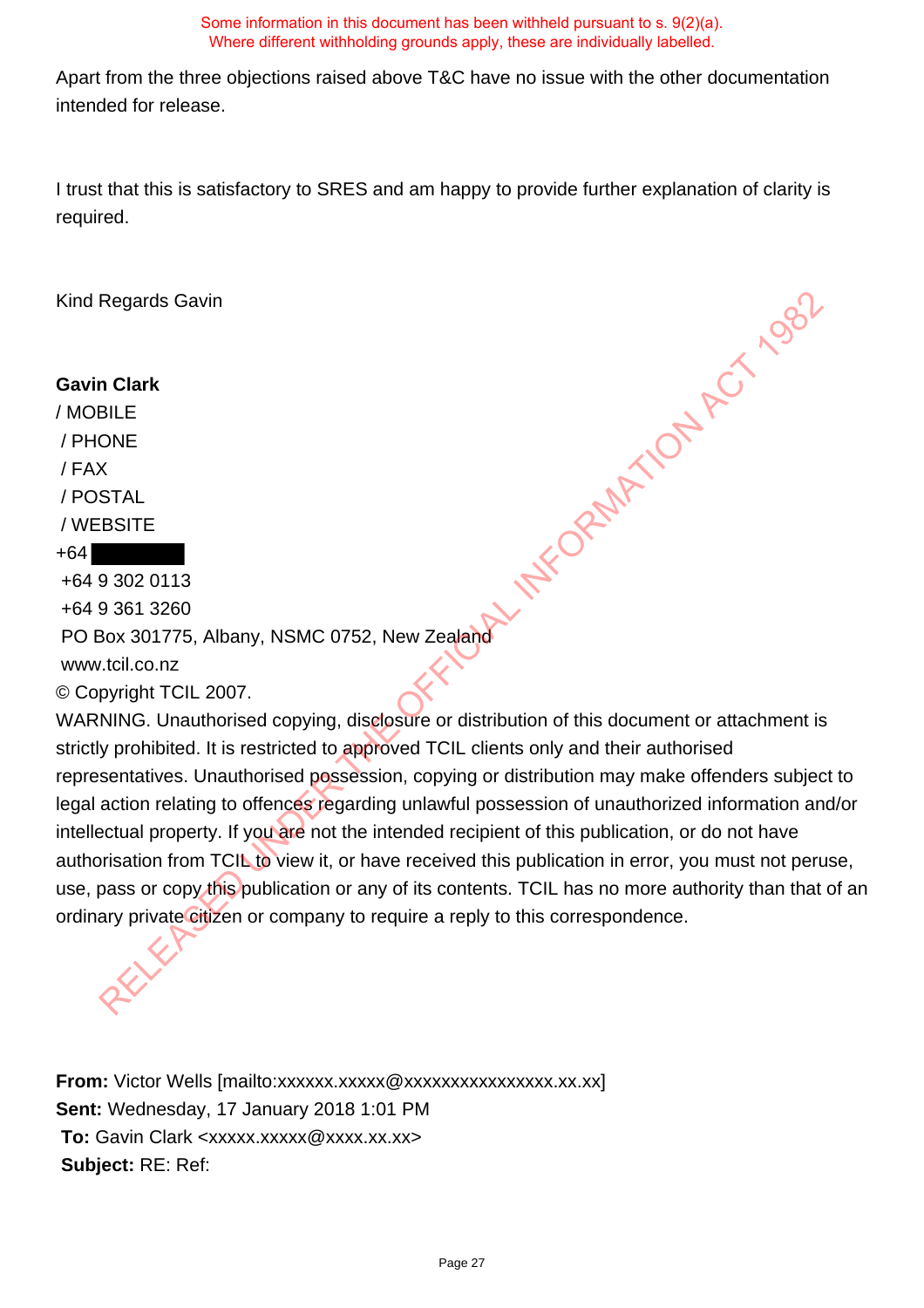No problem Gavin,

Just send us through the details when you have time.

Victor

**From:** Gavin Clark [mailto:xxxxx.xxxxx @xxxx.xx.xx] **Sent:** Tuesday, 16 January 2018 3:17 p.m. **To:** Victor Wells **Subject:** RE: Ref:

Hi Victor,

Information received and I've had a quick glance, there are some pieces that we would rely upon Section 9 to have withheld. FORMATION ACT 1982

I will provide you a more detailed response asap.

Kind Regards Gavin

From: Victor Wells [mailto:xxxxxx.xxxxx @xxxxxxxxxxxxxxx.xx.xx] **Sent:** Tuesday, 16 January 2018 10:48 AM **To:** Gavin Clark <xxxxx.xxxxx @xxxx.xx.xx> **Subject:** OIA: Ref:

Hi Gavin,

As discussed, we have received a request for information in respect of the fieldwork conducted on the dates identified in the email. These largely relate to the security review for 6 Show Place conducted in Feb 2014, residential reviews for directors undertaken in March 2014, the AGM in October 2014. We have identified the information we hold and have applied what we believe to be the appropriate redactions.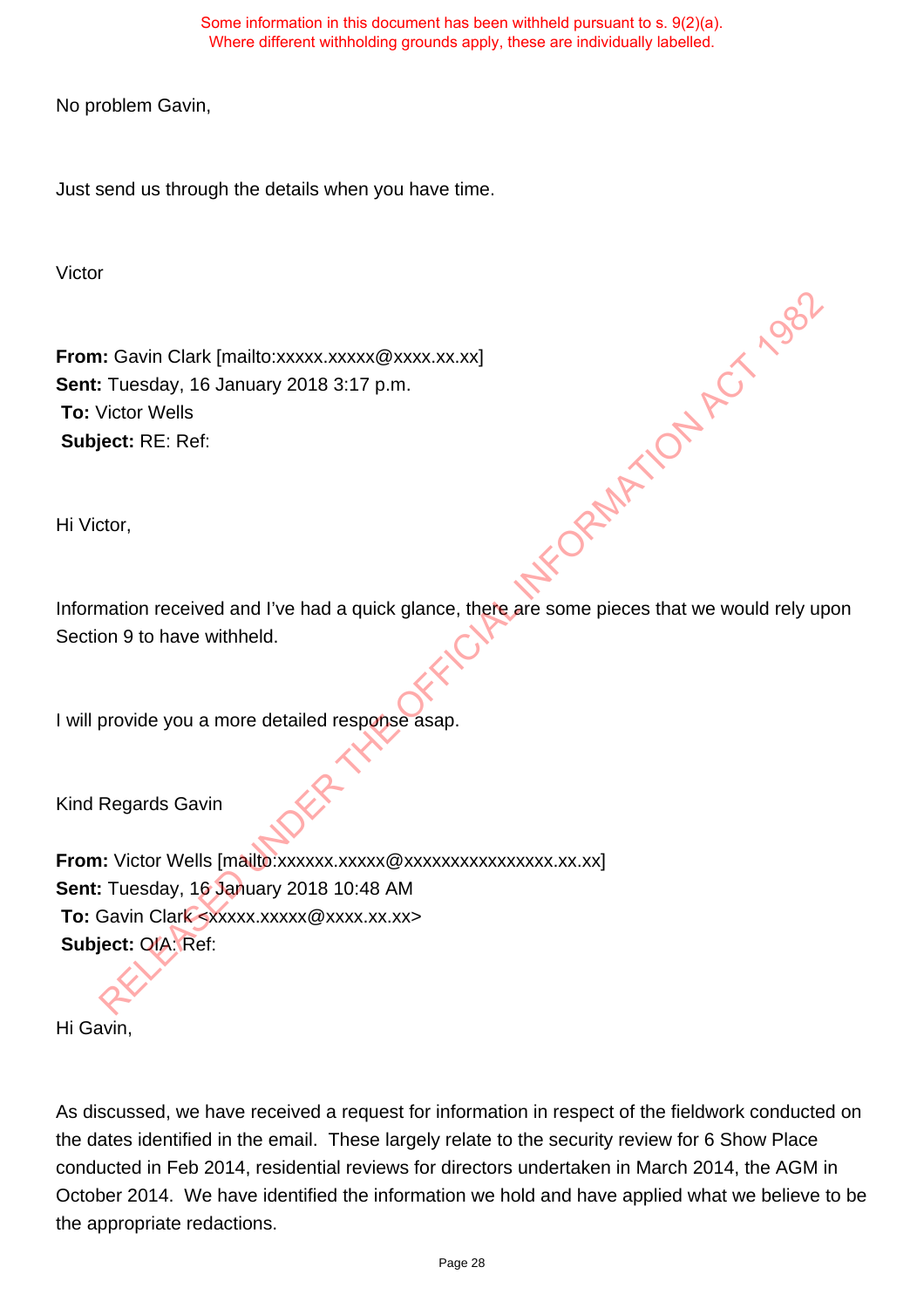Let me know if you have any questions.

Regards

**Victor Wells** Legal Risk Manager **Southern Response Earthquake Services Ltd** DDI 03 Ext PO Box 9052 Christchurch 8149 xxxxxx.xxxxx@xxxxxxxxxxxxxxxx.xx.xx www.southernresponse.co.nz **KE OFFICIAL INFORMATION ACT 1982** 

This email and any attachments contain confidential information which may be subject to legal privilege and copyright.

If you are not the intended recipient you must not peruse, use, distribute or copy the email or attachments.

 If it has been received in error please notify us immediately by return email and then delete the message and any accompanying attachments.

Emails are not secure, can be intercepted and altered.

 Southern Response Earthquake Services Limited ("Southern Response") accepts no responsibility for changes made to this email or to any attachment after it has been transmitted. No viruses were detected in this email by Southern Response's virus detection software. Southern Response cannot guarantee this message or attachment(s) are free from computer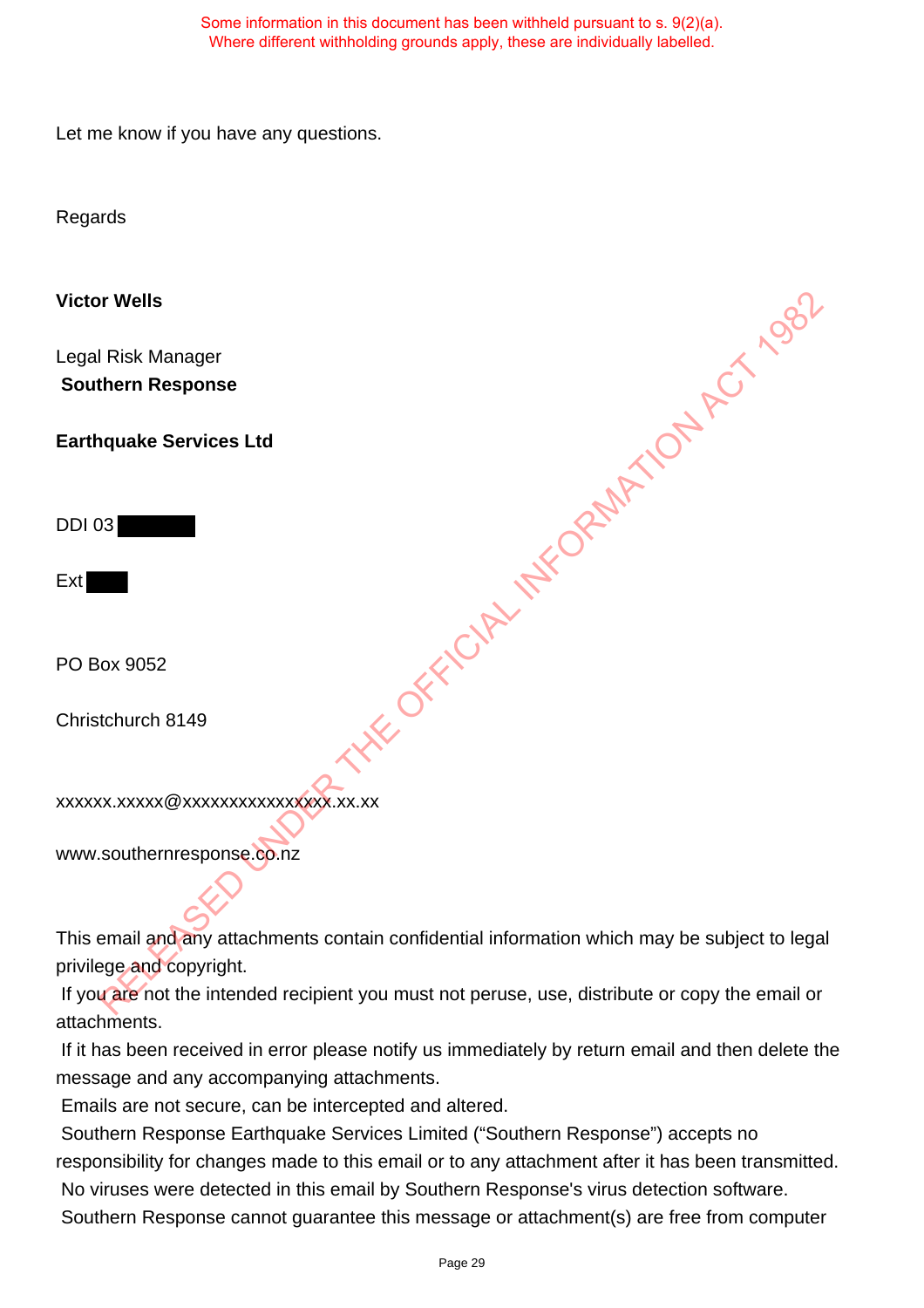viruses or other defects

 and will not accept liability for any loss, damage or consequence resulting directly and/or indirectly from their use.

RELIXER SOLUMBER THE OFFICIAL INFORMATION ACT 1982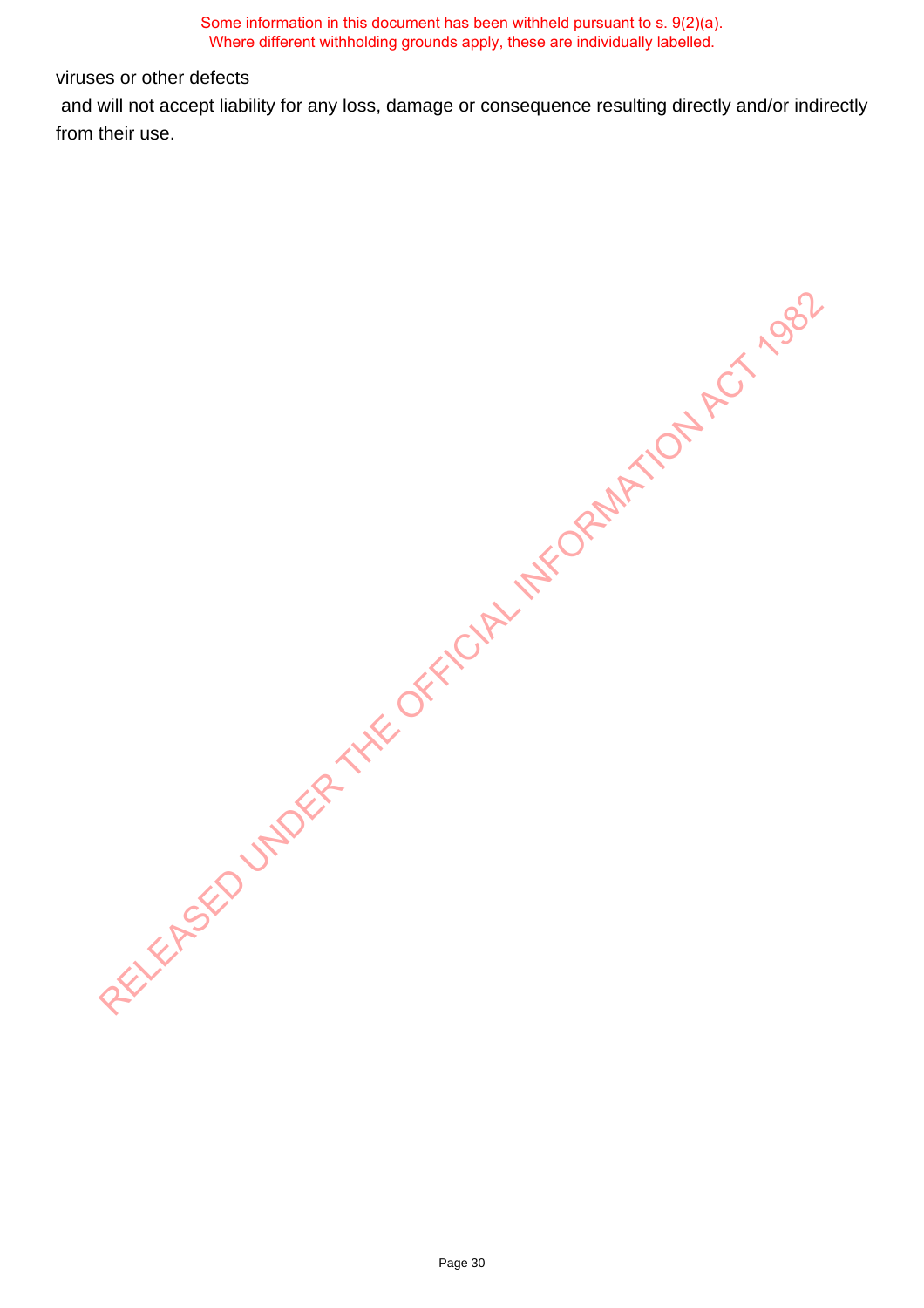9. RE: Ref:

**From:** Victor Wells <xxxxxx.xxxxxxxxxxxxxxxxxxx.xx.xx> **To:** Gavin Clark <xxxxx.xxxxx@xxxx.xx.xx> **Sent Date:** Jan 17, 2018 13:01:28 **Subject:** RE: Ref: **Attachment:**

No problem Gavin,

Just send us through the details when you have time.

Victor

**From:** Gavin Clark [mailto:xxxxx.xxxxx @xxxx.xx.xx] **Sent:** Tuesday, 16 January 2018 3:17 p.m. **To:** Victor Wells **Subject:** RE: Ref: CHE OF THE OPEN ATOM ACT 1982

Hi Victor,

Information received and I've had a quick glance, there are some pieces that we would rely upon Section 9 to have withheld.

I will provide you a more detailed response asap.

Kind Regards Gavin

**From:** Victor Wells [mailto:xxxxxx.xxxxxxxxxxxxxxxxxxxxx.xx.xx] **Sent:** Tuesday, 16 January 2018 10:48 AM **To:** Gavin Clark <xxxxx.xxxxx@xxxx.xx.xx> **Subject:** OIA: Ref: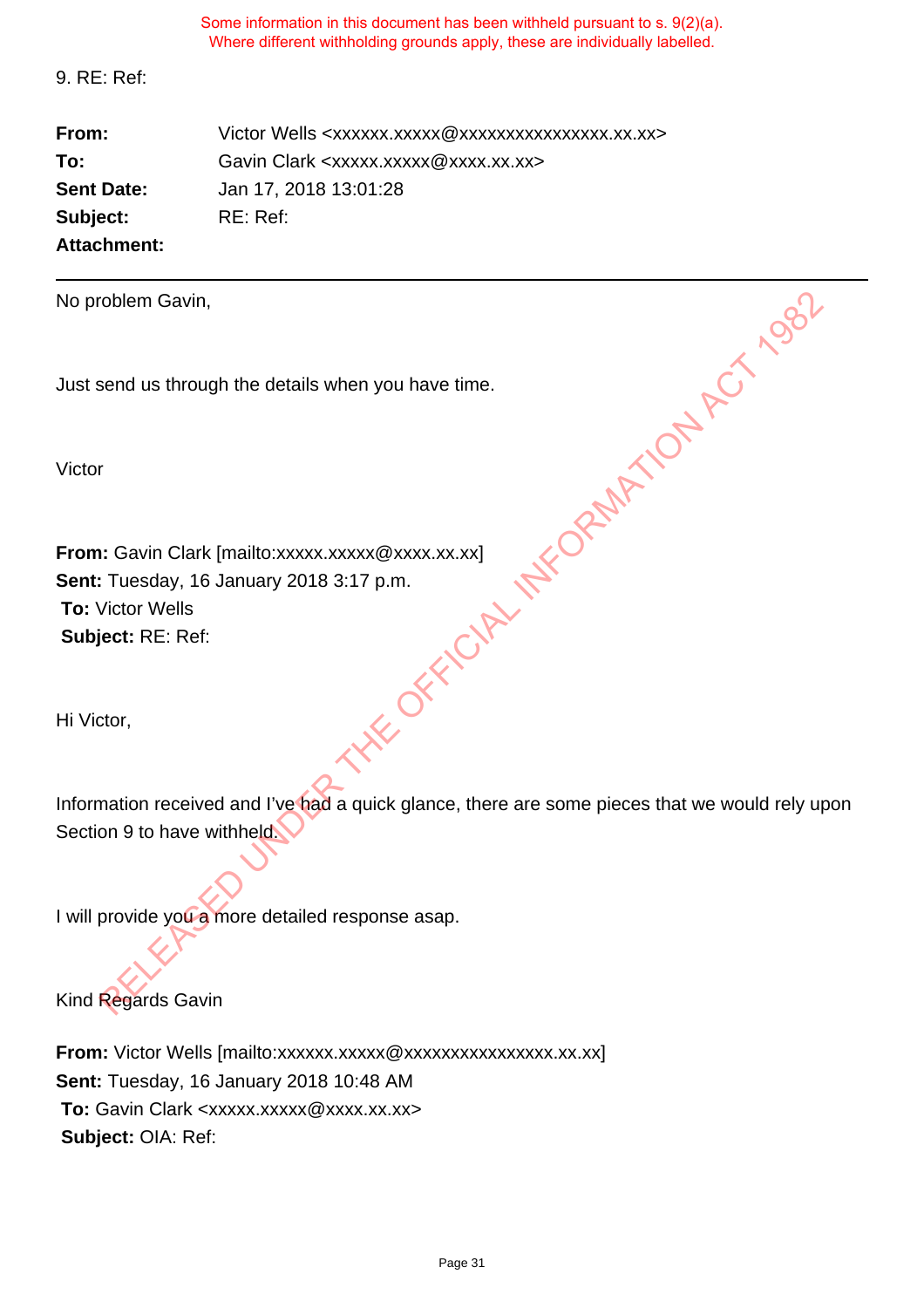Hi Gavin,

As discussed, we have received a request for information in respect of the fieldwork conducted on the dates identified in the email. These largely relate to the security review for 6 Show Place conducted in Feb 2014, residential reviews for directors undertaken in March 2014, the AGM in October 2014. We have identified the information we hold and have applied what we believe to be the appropriate redactions. LUTIONS ATTENDATION AND METOD AND MOST

Let me know if you have any questions.

Regards

**Victor Wells**

Legal Risk Manager **Southern Response**

**Earthquake Services Ltd**

DDI 03

Ext

PO Box 9052

Christchurch 8149

xxxxxx.xxxxx@xxxxxxxxxxxxxxxx.xx.xx

www.southernresponse.co.nz

This email and any attachments contain confidential information which may be subject to legal privilege and copyright.

If you are not the intended recipient you must not peruse, use, distribute or copy the email or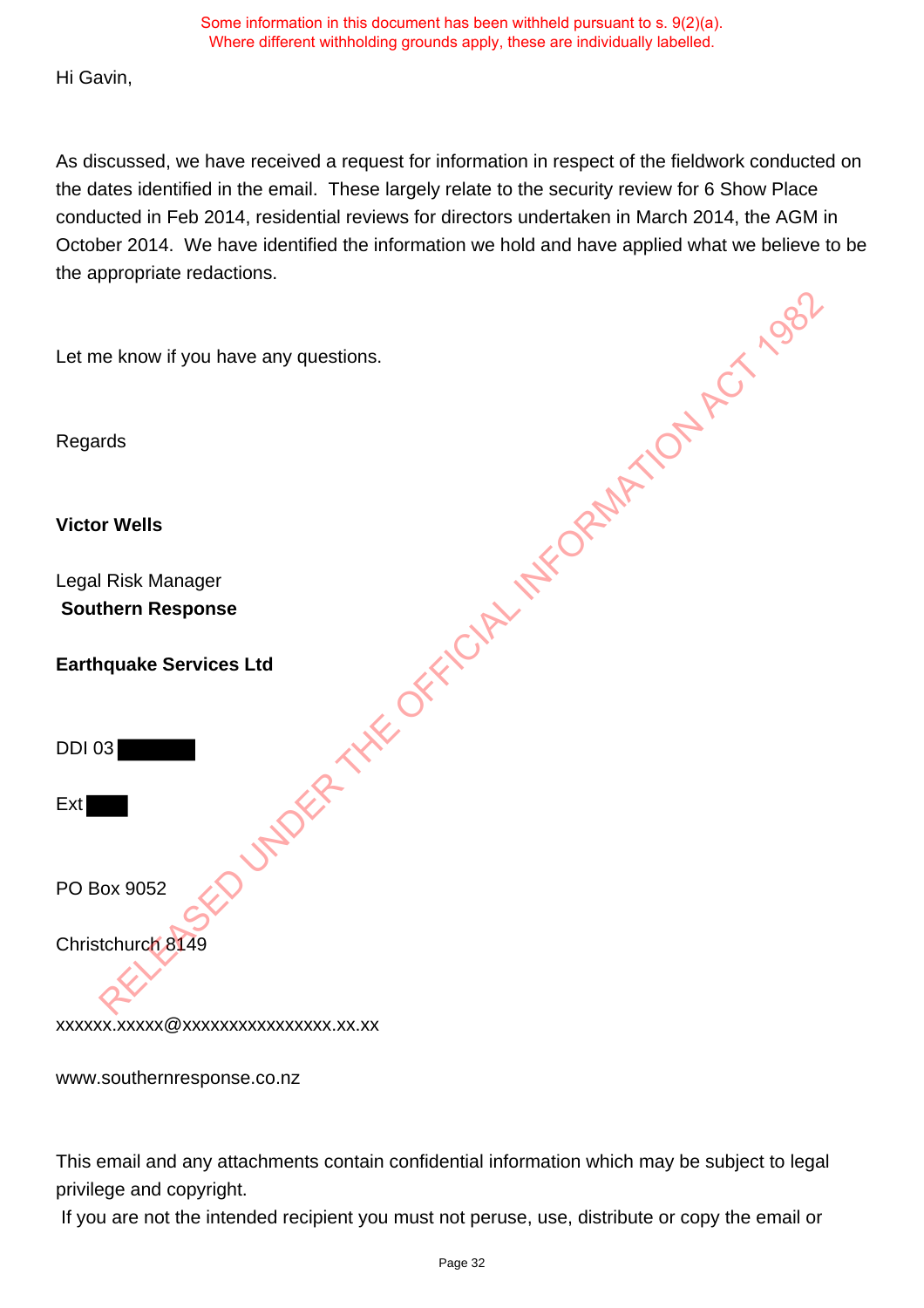#### attachments.

 If it has been received in error please notify us immediately by return email and then delete the message and any accompanying attachments.

Emails are not secure, can be intercepted and altered.

Southern Response Earthquake Services Limited ("Southern Response") accepts no

responsibility for changes made to this email or to any attachment after it has been transmitted.

No viruses were detected in this email by Southern Response's virus detection software.

 Southern Response cannot guarantee this message or attachment(s) are free from computer viruses or other defects

and will not accept liability for any loss, damage or consequence resulting directly and/or indirectly from their use. RELEASED UNDER THE OFFICIAL INFORMATION AND RELEASED UNDER THE ORDER OF THE ORDER CONSUMING THE ORDER OF THE ORDER OF THE ORDER OF THE ORDER OF THE ORDER OF THE ORDER OF THE ORDER OF THE ORDER OF THE ORDER OF THE ORDER OF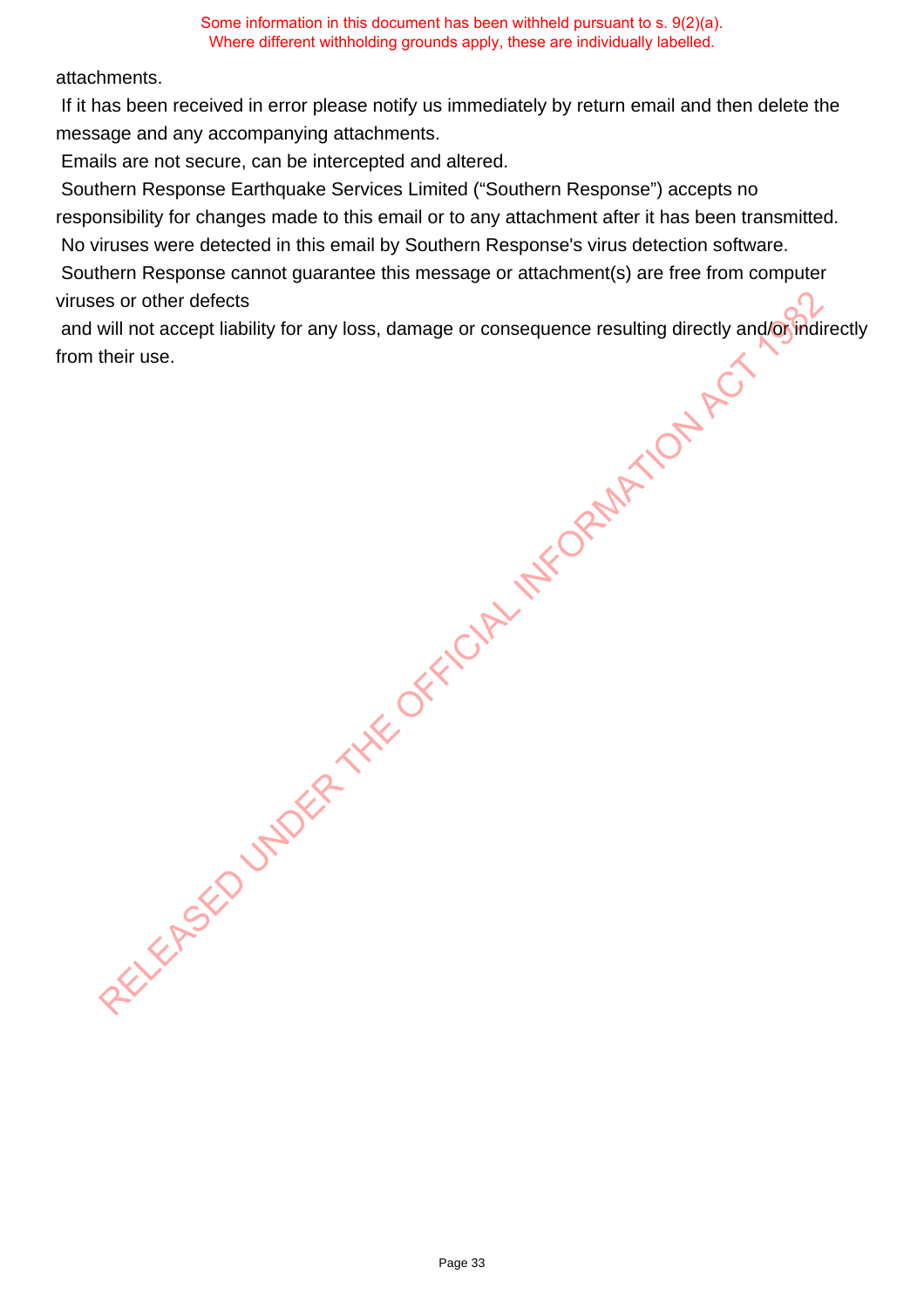10. OIA - Ref:201

| From:              | Victor Wells <xxxxxx.xxxxx @xxxxxxxxxxxxxxxx.xx.xx=""></xxxxxx.xxxxx>          |                   |  |
|--------------------|--------------------------------------------------------------------------------|-------------------|--|
| To:                | xxxxx.xxxx @ xxxx.xx.xx <xxxxx.xxxxx @="" th="" xxxx.xx.xx.<=""></xxxxx.xxxxx> |                   |  |
| <b>Sent Date:</b>  | Jan 16, 2018 10:50:23                                                          |                   |  |
| Subject:           | OIA - Ref: 201                                                                 |                   |  |
| <b>Attachment:</b> | Emails OIA199 10.pdf                                                           | 18 <sub>(d)</sub> |  |
|                    | Emails OIA199.pdf                                                              | 18 <sub>d</sub>   |  |
|                    | <b>FW: OIA.eml</b>                                                             | 9(2)(a)           |  |
|                    | 18 <sub>d</sub><br>Security Review Meeting 27 May 2014sf.pdf                   |                   |  |
|                    | Southern Response Proposal 150114.pdf<br>18(d)                                 |                   |  |

Hi Gavin,

This relates to an earlier request for information in respect of the Threat Assessment undertaken by TCIL. has requested all the information that was withheld because we considered the information was 'not in scope' for the request. em Response Proposal 150114.pdf<br>
em Response Proposal 150114.pdf<br>
18(d)<br>
Parties Proposal 150114.pdf<br>
18(d)<br>
Parties Proposal 150114.pdf<br>
18(d)<br>
Parties 1882<br>
Parties Assessment undertain<br>
Specific the request.<br>
Parties As

Let me know if you have any questions.

Regards

**Victor Wells**

Legal Risk Manager **Southern Response**

**Earthquake Services Ltd**



Ext

PO Box 9052

Christchurch 8149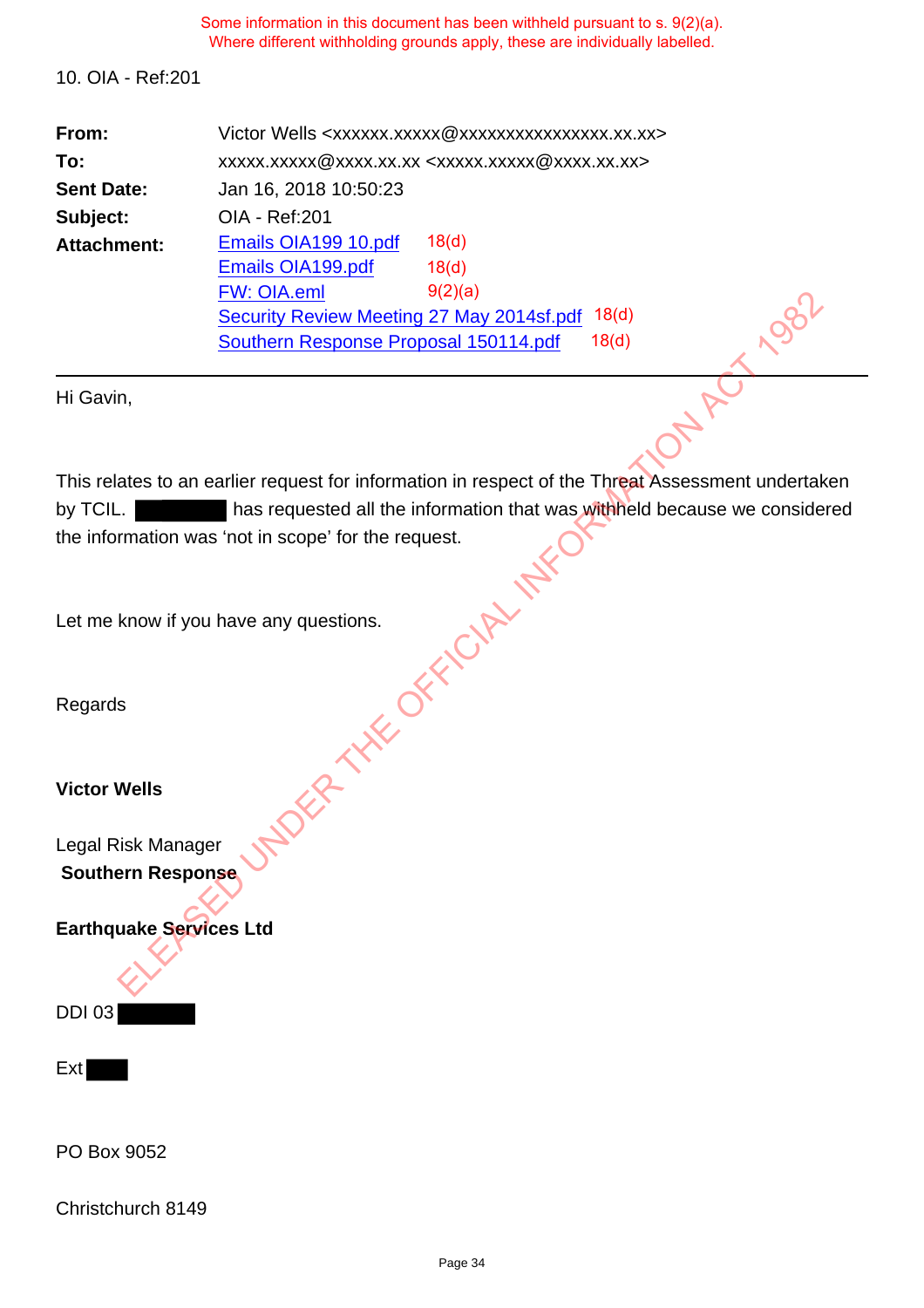#### xxxxxx.xxxxx@xxxxxxxxxxxxxxxx.xx.xx

www.southernresponse.co.nz

This email and any attachments contain confidential information which may be subject to legal privilege and copyright.

If you are not the intended recipient you must not peruse, use, distribute or copy the email or attachments.

If it has been received in error please notify us immediately by return email and then delete the message and any accompanying attachments.

Emails are not secure, can be intercepted and altered.

 Southern Response Earthquake Services Limited ("Southern Response") accepts no responsibility for changes made to this email or to any attachment after it has been transmitted. No viruses were detected in this email by Southern Response's virus detection software.

 Southern Response cannot guarantee this message or attachment(s) are free from computer viruses or other defects

 and will not accept liability for any loss, damage or consequence resulting directly and/or indirectly from their use. RELEASED UNDER THE OFFICIAL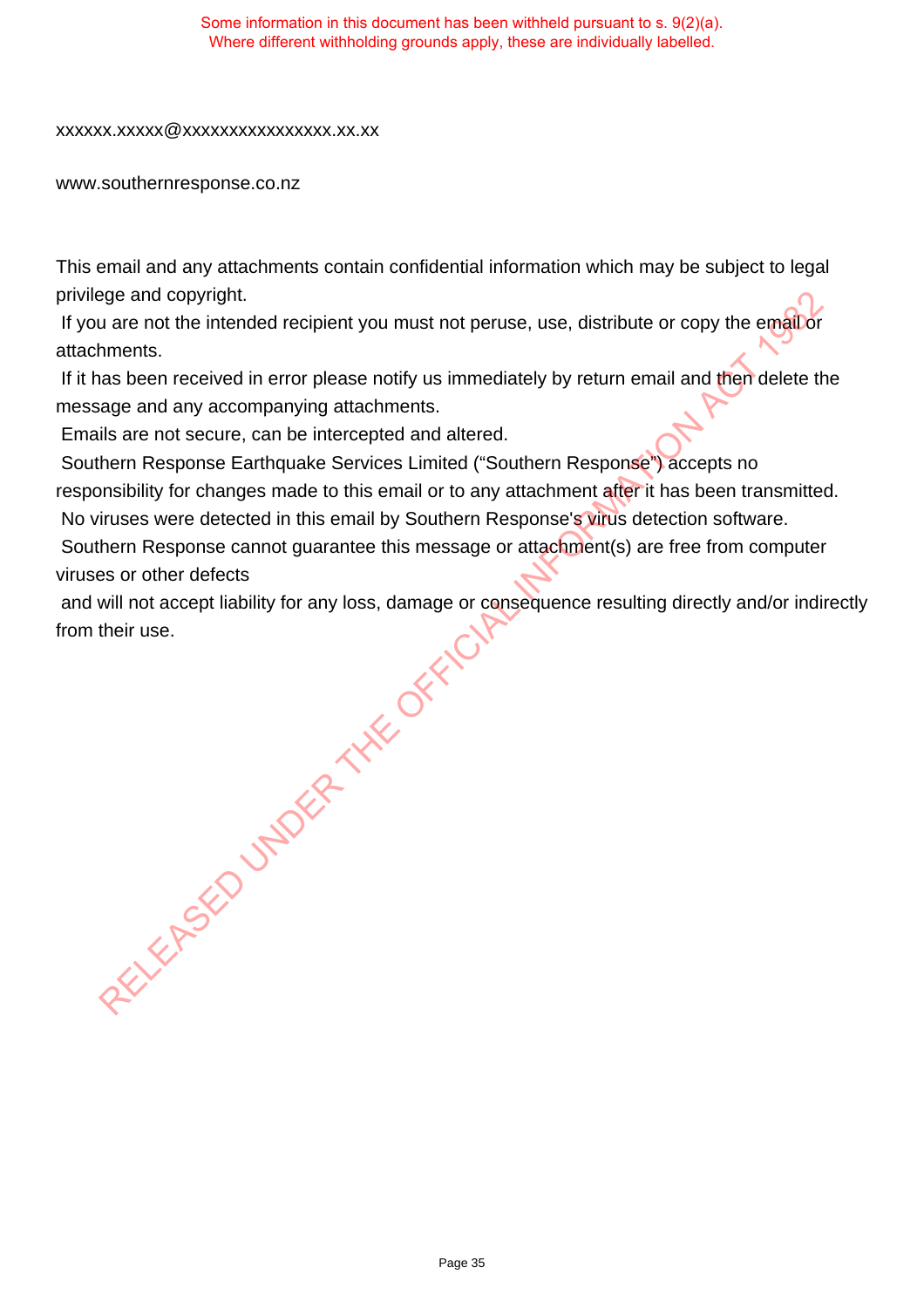#### 11. OIA: Ref:

| From:              | Victor Wells <xxxxxx.xxxxx@xxxxxxxxxxxxxxxx.xx.xx></xxxxxx.xxxxx@xxxxxxxxxxxxxxxx.xx.xx> |                                        |  |
|--------------------|------------------------------------------------------------------------------------------|----------------------------------------|--|
| To:                | xxxxx.xxxx @ xxxx.xx.xx <xxxxx.xxxxx @="" xxxx.xx.xx=""></xxxxx.xxxxx>                   |                                        |  |
| <b>Sent Date:</b>  | Jan 16, 2018 10:47:44                                                                    |                                        |  |
| Subject:           | OIA: Ref:                                                                                |                                        |  |
| <b>Attachment:</b> | $FW: OIA.$ eml $9(2)(a)$                                                                 |                                        |  |
|                    | Bundle 2 - October 2014 (attachment).pdf                                                 | 18 <sub>d</sub>                        |  |
|                    | Bundle 2 - October 2014.pdf                                                              | 18 <sub>(d)</sub><br>18 <sub>(d)</sub> |  |
|                    | Bundle 3 - June 2015.pdf                                                                 |                                        |  |
|                    | Emails OIA199 3.pdf                                                                      | 18 <sub>(d)</sub>                      |  |
|                    | Bundle 1 redacted - March 2014.pdf                                                       | 18 <sub>(d)</sub><br>18 <sub>(d)</sub> |  |

Hi Gavin,

As discussed, we have received a request for information in respect of the fieldwork conducted on the dates identified in the email. These largely relate to the security review for 6 Show Place conducted in Feb 2014, residential reviews for directors undertaken in March 2014, the AGM in October 2014. We have identified the information we hold and have applied what we believe to be the appropriate redactions. Bundle 3 - June 2015.bdf<br>
Bundle 3 - June 2015.bdf<br>
Emails OlA199 3.pdf<br>
Bundle 1 redacted - March 2014.pdf<br>
Bundle 1 redacted - March 2014.pdf<br>
Bundle 1 redacted - March 2014.pdf<br>
18(d)<br>
18(d)<br>
18(d)<br>
18(d)<br>
18(d)<br>
18(d)<br>

Let me know if you have any questions.<br>Regards

Regards

**Victor Wells**

Legal Risk Manager **Southern Response**

**Earthquake Services Ltd**

DDI 03

**Ext**